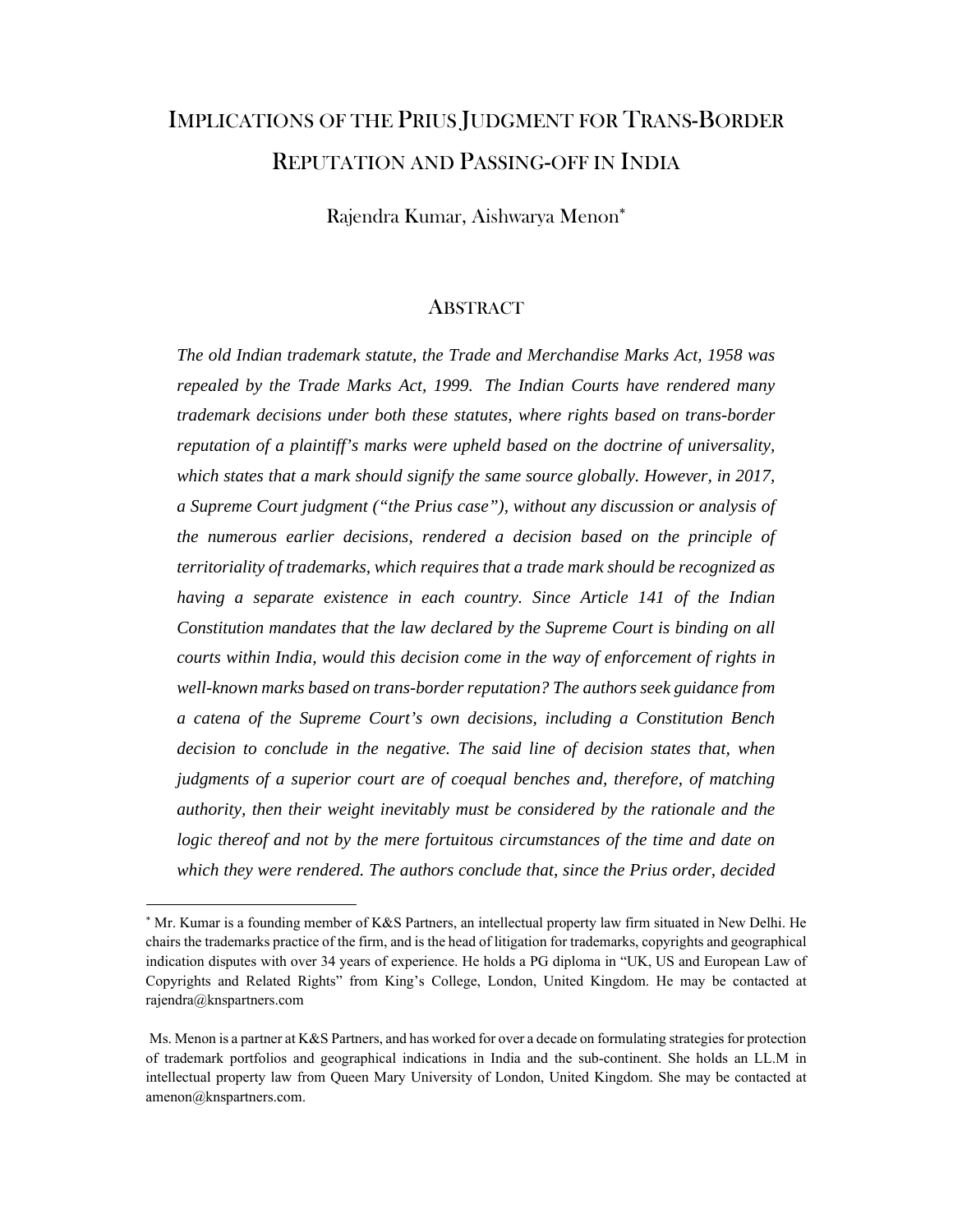*by a coequal Bench of the Supreme Court, took a sudden U-turn from the well-settled 'universality' principle to the 'territoriality' principle without assigning any reasons for such a departure and without discussing why its own earlier judgments such as Whirlpool and Milmet Oftho are irrelevant, it raises questions of soundness. The article concludes that the Prius case is not the last word in deciding issues of trademark rights based on trans-border reputation.* 

\*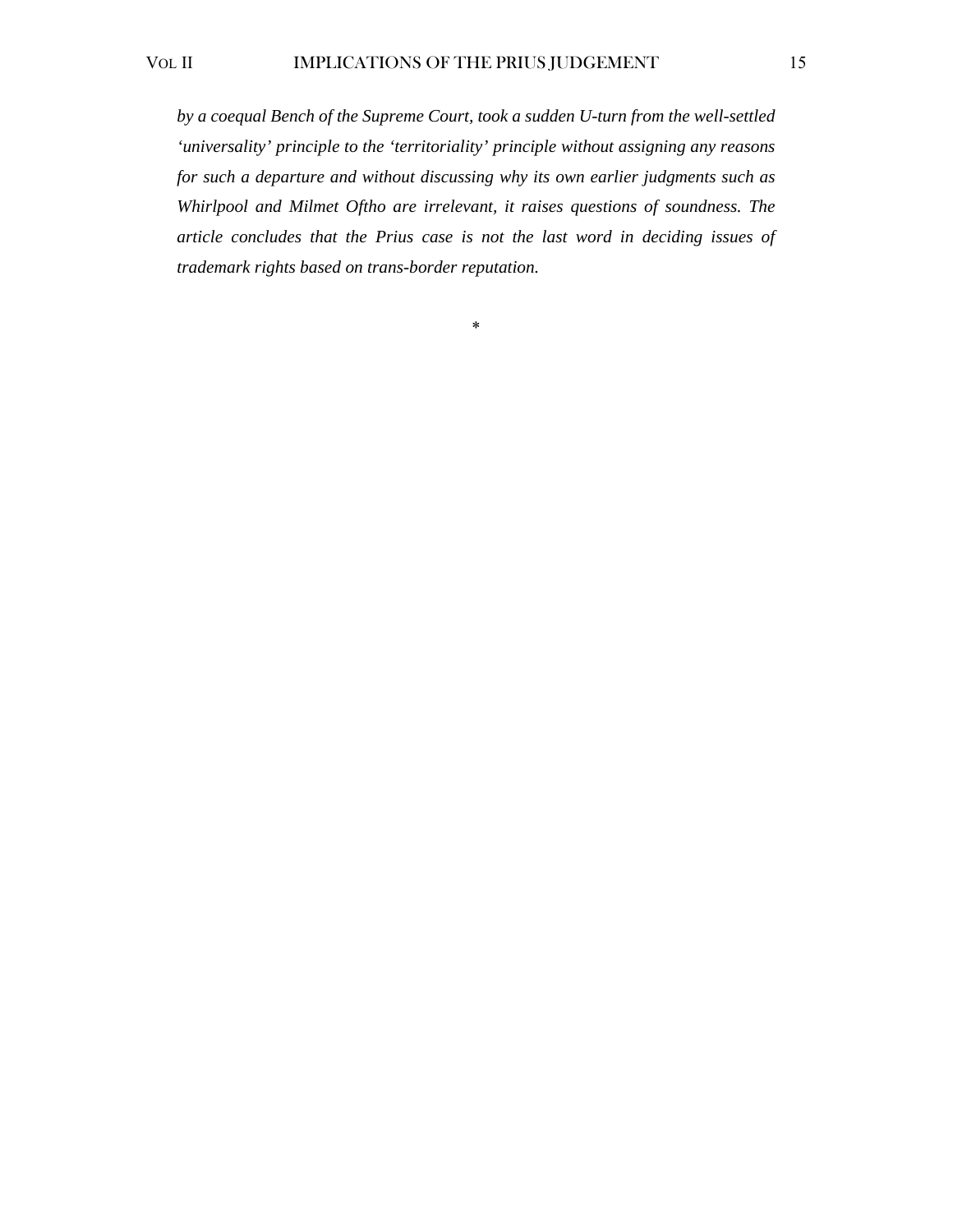### INTRODUCTION:

## TRANS-BORDER REPUTATION IN INDIA

Trans-border reputation, a concept historically enshrined in common law, refers to a scenario where the reputation of a mark, in a specific geographical territory, is so strong that it spills over to another country, even if there is no use or registration of the mark in the latter. To establish reputation, the claimant would typically have to demonstrate that the trade and the public associate the mark in question with a given source or manufacturer.

India's judicial system has traditionally acted as a bulwark against misappropriation of intellectual property rights. Indian courts have been consistently proactive in the enforcement of trademark rights without any domestic bias and have creatively fashioned out available remedies under the statute and in common law to advance India's integration into a global trading system and ensure fair trade competition in the market-place.

The World Trade Organisation's (WTO) TRIPs agreement, which India acceded to from January 1995, is today the de-facto constitutional law of intellectual property rights (IPRs) applicable to all WTO members. It prescribes minimum uniform standards for its members for the protection and enforcement of IPRs, including trademark rights. Even before India acceded to the TRIPs agreement, the Indian courts had played and, post-TRIPs, have continued to play a pioneering role in creatively moulding the criteria to be met while adjudicating passing-off claims that rely on trans-border reputation. By applying the principles of unfair trade competition and passing-off, Indian courts have not hesitated to injunct any misuse of reputed or well-known trademarks based on trans-border or spill-over reputation in India based on numerous factors.

However, after a judgment of the Supreme Court of India in late 2017 ("the Prius judgment"<sup>1</sup> ), concerns have been raised by well-known trademark owners and IPR enthusiasts equally, whether the sands of the jurisprudential landscape on trans-border reputation have shifted to a pattern unfamiliar to India. Much has been written on the judgment and its ramifications for protection of well-known marks through trans-border reputation in India.

<sup>&</sup>lt;sup>1</sup> Toyota Jidosha Kabushiki Kaisha v. Prius Auto Industries Ltd., (2018) 2 SCC 1.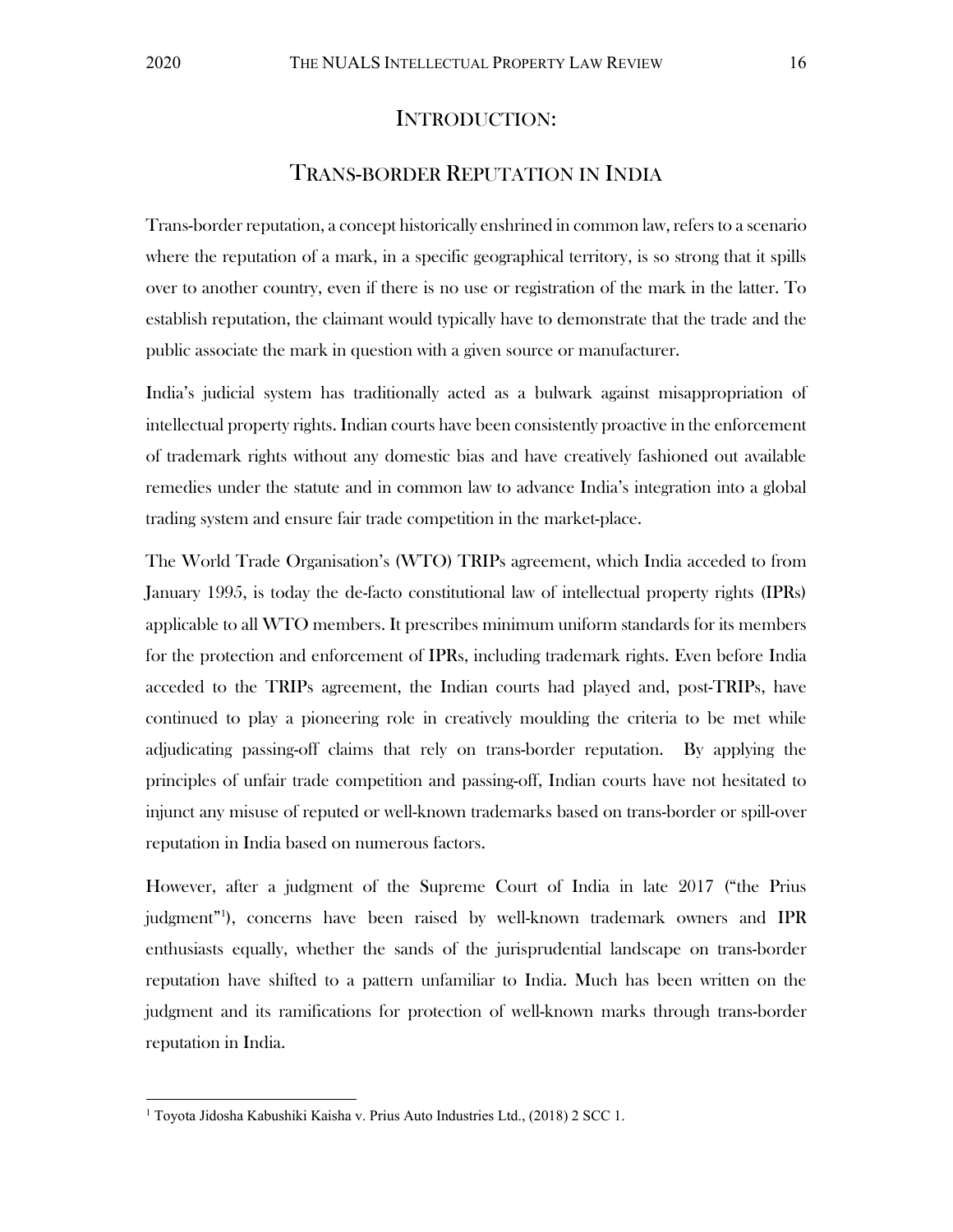This article traces the history of well-known mark protection through trans-border reputation under two of India's trade mark statutes, namely, the Trade and Merchandise Marks Act, 1958 ("the TMM Act" or "the old TM statute") and the Trade Marks Act, 1999 ("the TM Act"). Thereafter, it analyses the Prius judgment and concludes why it is not the last word on well-known mark protection through trans-border reputation in India.

# I. EVOLUTION OF THE "UNIVERSALITY" PRINCIPLE

#### The TMM Act

The TMM Act was modelled on the UK trademark statute and had no specific provision addressing the protection of reputation enjoyed by a mark without use or registration of the mark in India. However, Section 27(2) thereof saved rights of passing-off for unregistered trademarks. Reputation and goodwill of a mark are pre-requisites for any passing-off action, and there have been several cases dealing with trans-border reputation under Section 27(2) of the TMM Act.

The first of such cases, Centron Industrial Alliance Limited & Another v. Gillette UK  $Limited$  , decided in 1996, was an appeal before a Division Bench (DB) of the Bombay High Court. Gillette, the plaintiff-respondent therein, alleged that Centron Industrial Alliance Limited and Everkeen Blade Co. infringed its trademark 7O'CLOCK for safety razor blades. Import of the 7O'CLOCK razors to India was not permissible post 1958 due to governmental restrictions in India. In 1984, Gillette collaborated with an Indian company for manufacture and sale of its razors in India. In 1985, Gillette learned that the defendants were using a deceptively similar mark "7-Up" on safety razors together with the device of a clock face, with the clock hands at "7". The defendants' main argument was that Gillette's mark 7O'CLOCK had not been used in India on or after 1958 and that whatever reputation and goodwill that existed therein for razors must be deemed to have been lost when the defendants' razors were put in the market. The Court noted that, publicity related to a consumer article, namely, safety razors, is not generated merely by advertisements in India since such goods are advertised in foreign newspapers and magazines, having circulation in India. Additionally, it was noted by the Court that, large number of Indians who visit other

<sup>&</sup>lt;sup>2</sup> Centron Industrial Alliance Limited v. Gillette UK Limited, Appeal No. 368 of 1986 (Bombay High Court. July 24, 1986).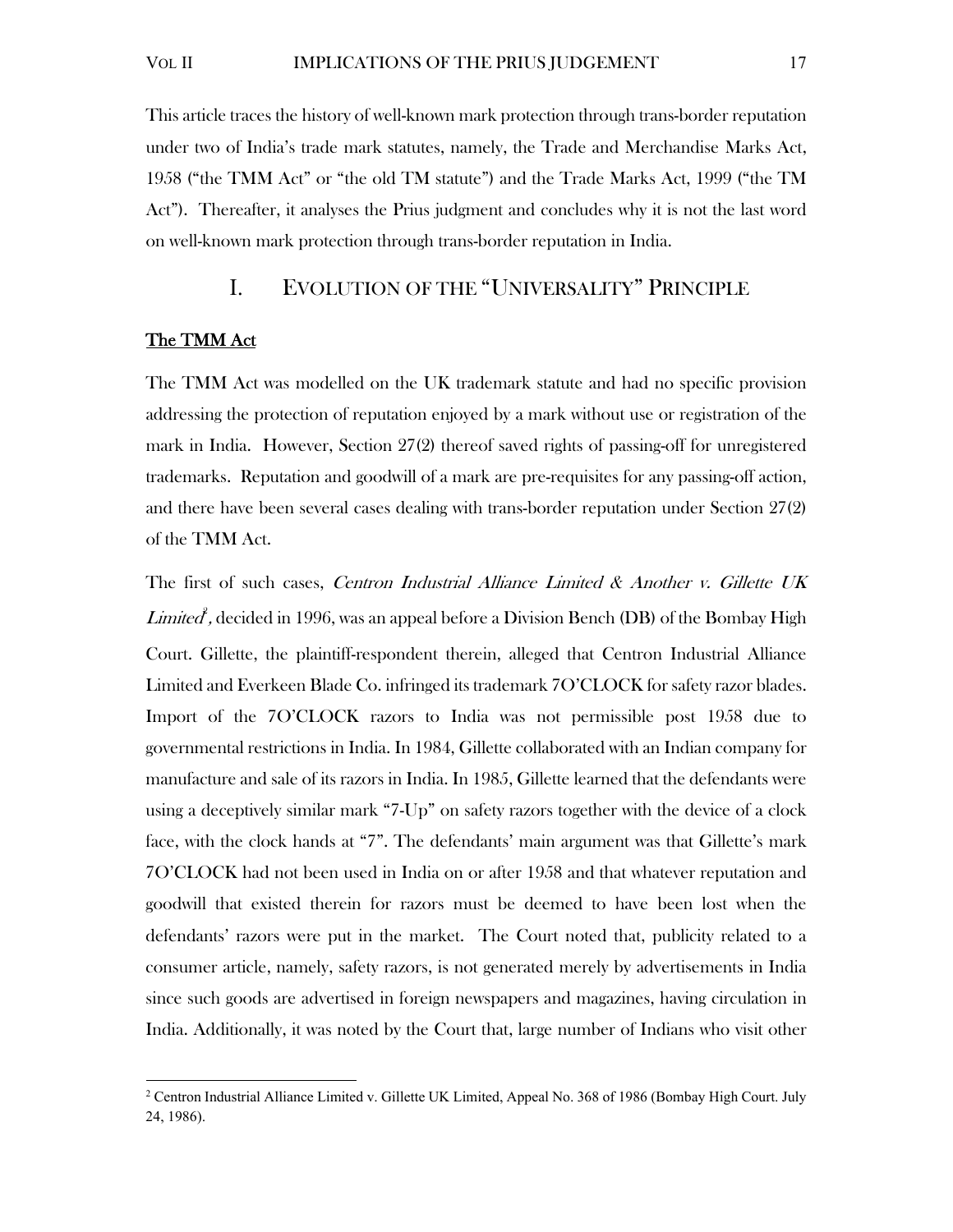countries would have had the opportunity to use Gillette's 7O'CLOCK razors. The Court, issuing an injunction against the defendants, thus observed:

"It is not possible for us at this stage at least to accept the submission that there was no user at all in India or not sufficient user as to amount to destruction or abandonment of the plaintiffs' goodwill and reputation. It is now equally not possible to accept the submission that the goods of the plaintiffs had lost their distinctiveness and had ceased to be associated in the minds of possible consumers with the goods of the plaintiffs on account of the policies of the Government of India as a result whereof the commercial user in India had become restricted."

The DB of the Bombay High Court once again held in favour of the 7O'CLOCK mark in the following year *in Kamal Trading Co. & Ors v. Gillette UK Limited<sup>8</sup>.* Gillette was again the plaintiff-respondent in this appeal. The Court restrained an Indian trader from using Gillette's registered trade mark "7 'O' CLOCK" in respect of tooth brushes, though Gillette had no business in India in respect of the goods under its registrations due to import restrictions. The defence was that Gillette had no goodwill in the mark 7O'CLOCK due to non-availability of its goods in India since 1958 coupled with the reliance on the UK decision in Anheuser-Busch Inc. v. Budejovicky Budvar  $NP^*$  ("Budweiser case") which held that Budweiser beer (of the plaintiff therein) was sold only to English military and diplomatic establishments and that these sporadic sales could not be construed as business by the plaintiff in England to entitle itself for an injunction. Rejecting the ratio therein and expressing its dissent from the English hard-line "territoriality" approach to passing-off claims, the DB held that:

"it is not possible to conclude that the goodwill or the reputation stands extinguished merely because the goods are not available in the country for some duration. It is necessary to note that the goodwill is not limited to a particular country because in the present days, the trade is spread all over the world and the goods are transported from one country to another very rapidly and on extensive scale…. the goods, though not available, are widely advertised in newspapers, periodical, magazines and in other media." (at page 8)

<sup>&</sup>lt;sup>3</sup> Kamal Trading Co. v. Gillette UK Limited, 1988 (8) PTC 1 (Bombay).<br><sup>4</sup> Anheuser-Busch Inc. v. Budejovicky Budyar N P [1984] E S R 413 (Et

<sup>&</sup>lt;sup>4</sup> Anheuser-Busch Inc. v. Budejovicky Budvar N P [1984] F.S.R. 413 (Eng.).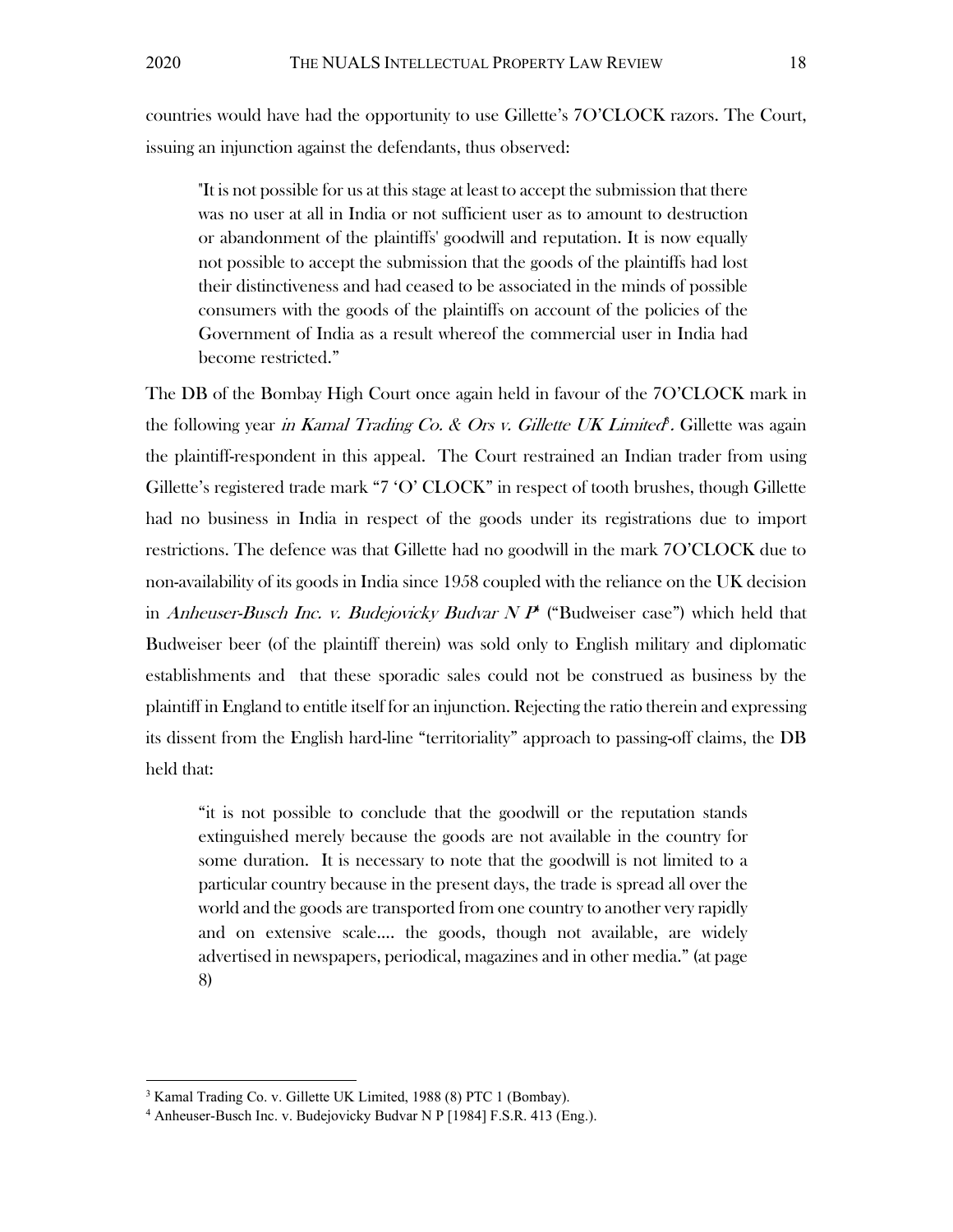In 1991, a single judge of the Delhi High Court in Apple Computer Inc. vs. Apple Leasing<sup>5</sup>, injuncted a local defendant from using, (i) the word "APPLE", "APPLE COMPUTER" or its deceptive variations as a part of the legend, "APPLE COMPUTER EDUCATION", for computer education services or otherwise in the course of trade and (ii) the deceptively similar device of a half-bitten apple as that of the plaintiff. The plaintiff had no business in India at the time due to import restrictions.

Agreeing with the Bombay High Court in the Gillette case (supra)<sup>6</sup>, the Delhi High Court rejected the hard-line English approach to goodwill. Further, rejecting the defendant's invitation to follow the English law as the Indian statute was based upon English law, the Single Judge went on to traverse the views of various courts in different jurisdictions and held that:

"the world opinion in regard to passing-off seems to be that the English view is not the correct one. The Courts in New Zealand, Australia, Canada and India have deviated from the Budweiser's case, and I am inclined to accept that the view other than the English view is a more appropriate one in the light of current exchange (sic) the information and knowledge which is prevalent between various countries of the world, and also because of exchange of information, and movement of newspapers, magazines, videos, motion pictures and movement of people."

The hard-line English "territoriality" approach to 'goodwill' in the Budweiser's case continues to be the view of the courts in England till date. Though the UK Supreme Court had an opportunity to review the ratio in the Budweiser line of cases in "Starbucks (HK) Limited and another vs. British Sky Broadcasting Group PLC and others"<sup>7</sup>, it refused to do so and held that:

"It seems to have been the consistent view of the House of Lords and Privy Council from 1915 to 1990 that a Plaintiff who seeks passing-off relief in an English court must show that he has goodwill, in the form of customers, in the jurisdiction of the court."

While reiterating the hard-line principles, the UK Supreme Court, however, noted the contrary view taken by the courts in Australia and South Africa, which was followed by the Indian Courts in the Gillette/Apple Computer line of cases In *ConAgra Inc. vs. McCain* 

<sup>5</sup> Apple Computer Inc. vs. Apple Leasing, 1992 (1) ArbLR 93.

<sup>6</sup> *See Kamal Trading Co*., 8 PTC at 1. 7

<sup>&</sup>lt;sup>7</sup> Starbucks (HK) Limited v. British Sky Broadcasting Group PLC [2015] UKSC 31.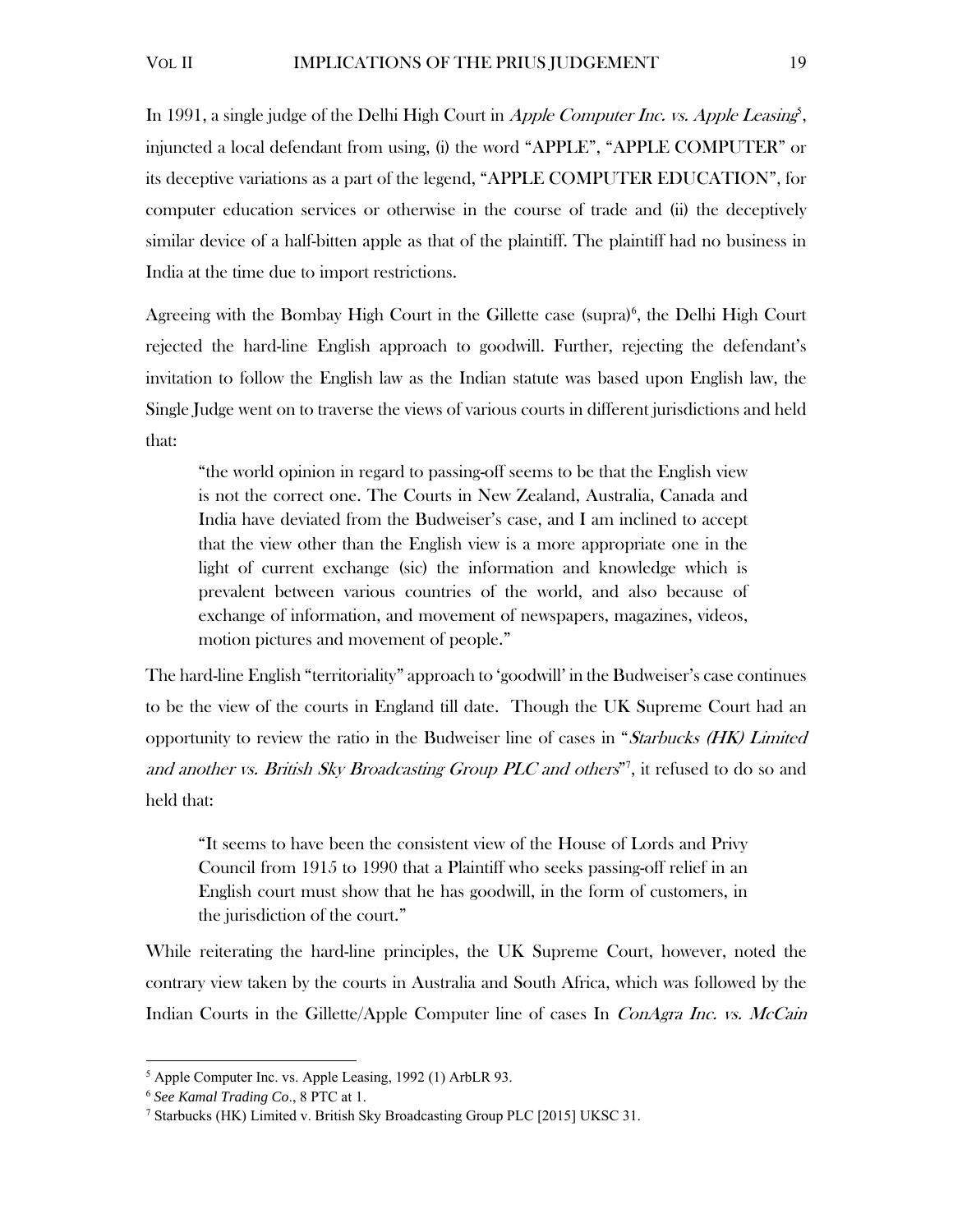Food (Australia) Pty Ltd.<sup>8</sup>, the Federal Court of Australia held that it is "no longer valid, if it ever was, to speak of a business having goodwill or reputation only when the business is carried on and opined that the "hard-line" cases in England conflict with the needs of contemporary business and international commerce" and that, "it is not necessary that a plaintiff, in order to maintain a passing-off action, must have a place of business or a business presence in Australia; nor is it necessary that his goods are sold here", that it would be "sufficient if his goods have a reputation in this country among persons here, whether resident or otherwise".

Following the Apple Computer line of cases, the Indian Courts have expansively adopted the "universality" approach in trademark passing-off cases till the Prius case.

In 1996, the Indian Supreme Court decided an appeal by a losing defendant in N R Dongre & Ors v. Whirlpool Corporation &  $Am^9$  involving issues of trans-border reputation. The order passed therein followed the progressive trend of the High Courts of Delhi and Bombay discussed above. The trademark involved was WHIRLPOOL in class 7 for electrical goods including washing machines, owned by Whirlpool Corporation USA. While WHIRLPOOL was registered in India on February 22, 1956 in classes 7, 9 & 11, these were not renewed after 1977. However, the mark was being used in India through sale of washing machines to the US Embassy and USAID offices in New Delhi and through advertisements in various publications having circulation in India as well as sale as second-hand products through indirect channels. The defendant, an Indian company, filed to register the mark WHIRLPOOL for the same class of goods in 1986 and Whirlpool Corporation's opposition to that application was rejected. When this appeal came before the Supreme Court, Whirlpool Corporation's petition for expunging the defendant's registration was pending.

The Supreme Court reviewed the findings of the Single Judge and the DB of the Delhi High Court on whether the reputation of 'WHIRLPOOL' for washing machines travelled transborder to India. The Single Judge had noted as follows:

"…., suffice it to say that in spite of non-registration of the trade mark in India, the plaintiff was trading in Whirlpool products in several parts of the world and also sending the same to India though in a limited circle. Whirlpool associated with the plaintiff No. 1 was gaining reputation throughout the

<sup>&</sup>lt;sup>8</sup> ConAgra Inc. vs. McCain Food (Australia) Pty Ltd. [1992] FCA 176 (Austl.).<br><sup>9</sup> N.B. Dongre v. Whirlpool Corporation, 1996 (16) PTC 583 (Supreme Court of

<sup>&</sup>lt;sup>9</sup> N R Dongre v. Whirlpool Corporation, 1996 (16) PTC 583 (Supreme Court of India).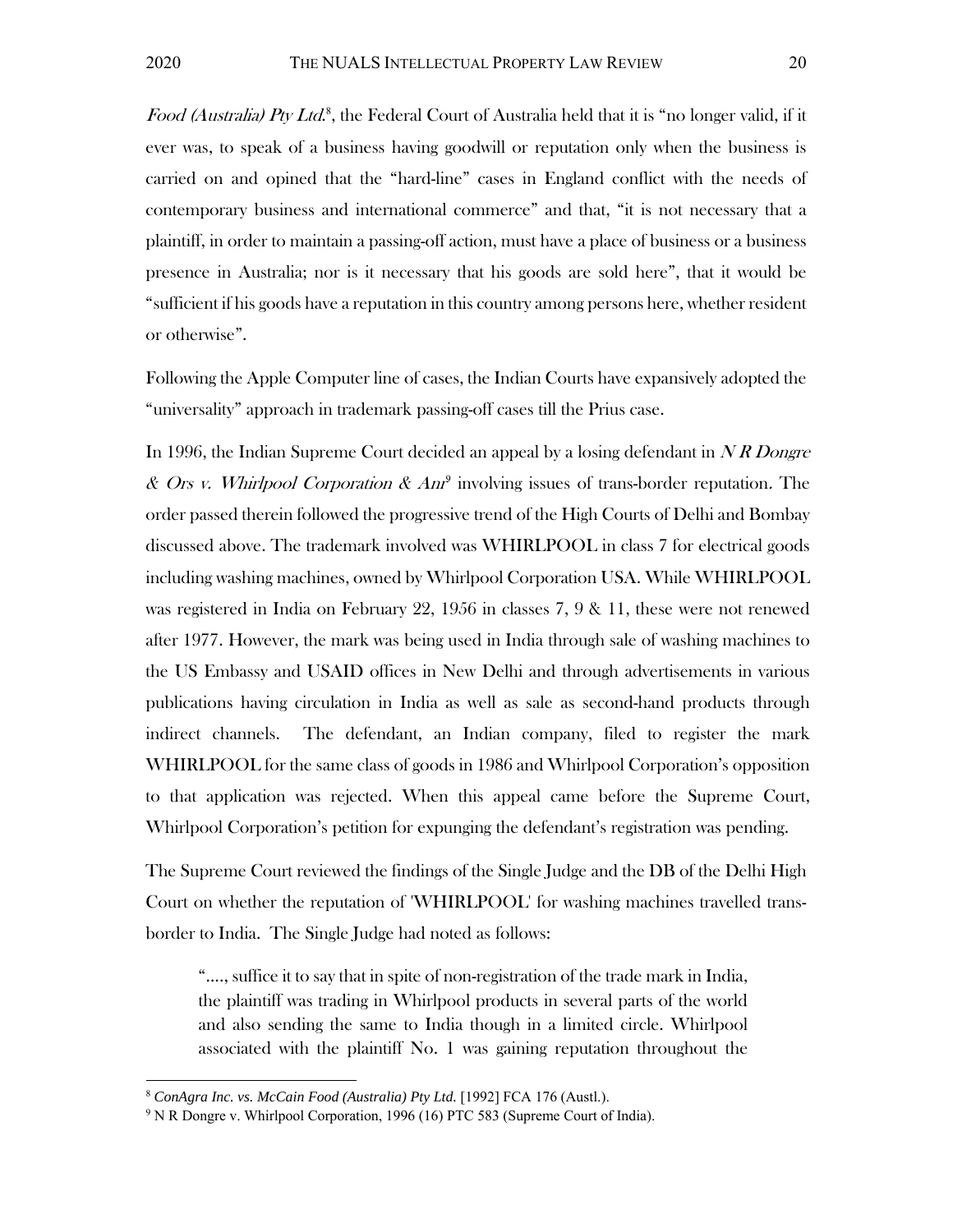world. The reputation was traveling trans-border to India as well (sic) through commercial publicity made in magazines which are available in or brought in India. These magazines do have a circulation in the higher and upper middleincome strata of Indian society. Washing machine is a household appliance used by the middle and upper class of the society. (at page 588)

Upholding the views of the Single Judge, the DB held as follows:

From the aforesaid facts ……, we are prima facie of the opinion that the trade mark 'WHIRLPOOL' has acquired reputation and goodwill in this country and the same has become associated in the minds of the public or potential buyers with the goods of the first respondent. Even advertisement of trade mark without existence of goods in the market is also to be considered as use of the trade mark. (at page 590)

Since there was no reason to interfere with the reasoning of the two lower courts, the Supreme Court affirmed these findings.

The ratio of the *Whirlpool case* on trans-border reputation was followed in several of the subsequent cases that were decided under the TMM Act.

In 1997, a DB of the Bombay High Court in Aktiebolaget Volvo of Sweden v. Volvo Steels Ltd. Of Gujarat (India)<sup>10</sup>, held in favour of the plaintiff, a Swedish automobile company, who had no business in India, that trans-border reputation has been recognized by Indian Courts and that it is not necessary to prove actual sale, if the presence of a plaintiff in India and goodwill and reputation are demonstrated.

In 2001, a Single Judge of the Delhi High Court held in *Rainforest Café Inc v. Rainforest Café and Ors<sup>11</sup>* that, though the American corporation, Rainforest Café Inc, had no restaurant business in India, the fact that it had received several trade inquiries from India was sufficient to injunct a local defendant who adopted the identical mark 'Rainforest Café: A Wild Place to Eat' for his restaurant. In 2002, another Single Judge of the Delhi High Court cited the Whirlpool case and held in favour of the American cosmetic company, Jolen Inc<sup>12</sup>, which had no business activity in India at that time, by restraining a local defendant who adopted an identical mark and get up for identical goods.

<sup>&</sup>lt;sup>10</sup> Aktiebolaget Volvo of Sweden v. Volvo Steels Ltd. Of Gujarat, 1998 (18) PTC 47 (Bombay). <sup>11</sup> Rainforest Café Inc. v. Rainforest Café, 2001 (21) PTC 353 (Delhi). <sup>12</sup> Jolen Inc. v Doctor & Company, 2002 (25) PTC 29 (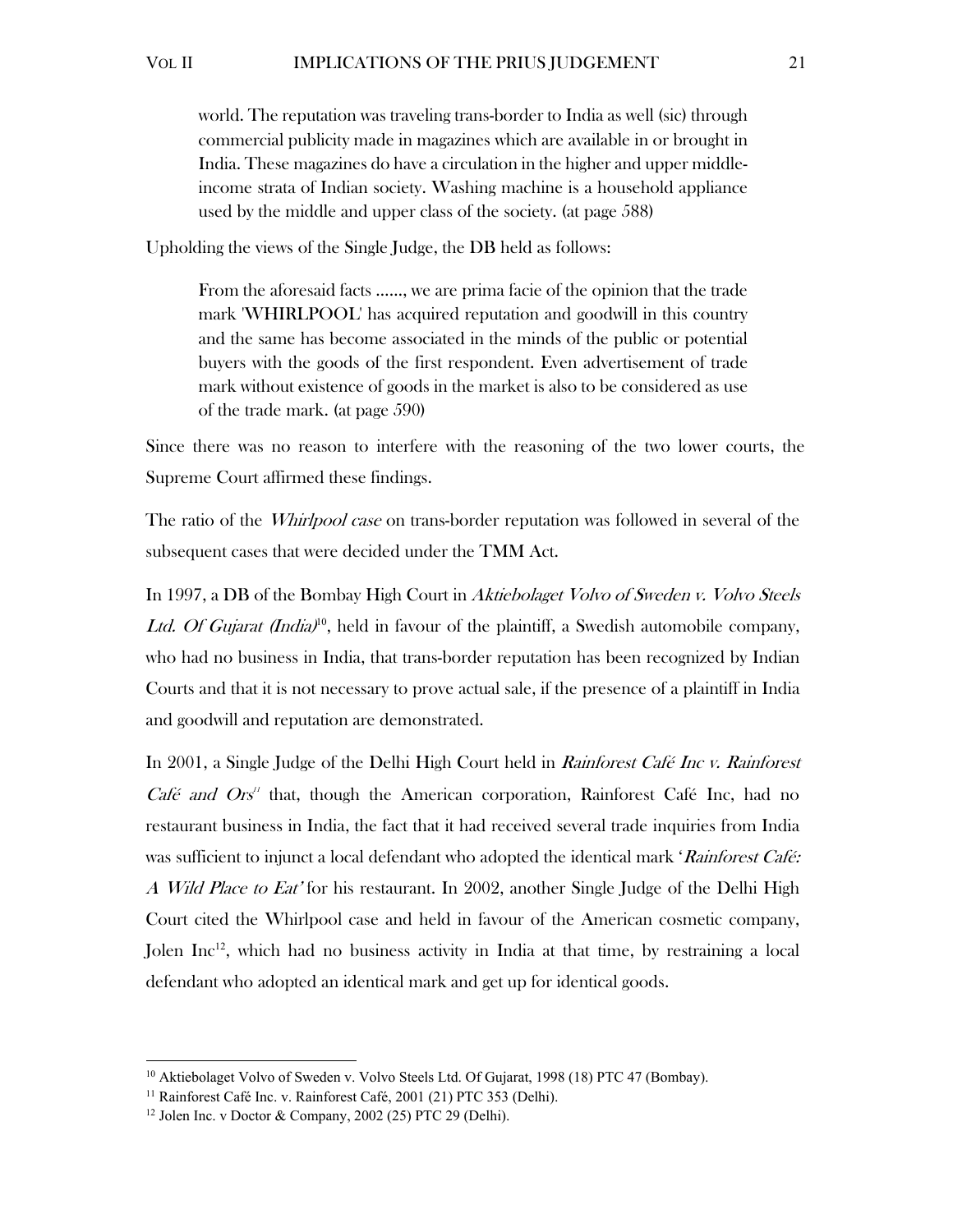In 2004, the Supreme Court in *Milmet Oftho Industries & Ors v. Allergan Inc*<sup>13</sup>, rejected an appeal from a local defendant who adopted an identical mark OCUFLOX for a medicinal preparation and held that the mere fact that the plaintiff had not been using the mark in India would be irrelevant if they were the first in the world market. However, the Supreme Court added a note of caution as follows:

"…. if a mark in respect of a drug is associated with the Respondents worldwide it would lead to an anomalous situation if an identical mark in respect of a similar drug is allowed to be sold in India. However, one note of caution must be expressed. Multinational corporations, who have no intention of coming to India or introducing their product in India should not be allowed to throttle an Indian Company by not permitting it to sell a product in India, if the Indian Company has genuinely adopted the mark and developed the product and is first in the market. (at page 588)

#### The TM Act

Enacted in 1999 and notified into effect in 2003, the TM Act seeks to meet India's obligations under the TRIPs Agreement. This statute protects well-known marks and in providing protection thereof, it does not make it a condition that such a mark is used or registered in India. Section 11(6) of the Trade Marks Act, 1999 ("TM Act") lays down certain nonexhaustive criteria for determining well-known status of a mark. These include the knowledge or recognition of the mark in the relevant section of the public including knowledge in India obtained as a result of promotion of the mark, duration, extent and geographical area of use and promotion of the mark, duration and geographical extent of the registration of the mark and instances of successful enforcement of the rights in that trade mark. As trans-border reputation is associated only with well-known marks whose fame spills beyond the borders, these statutory provisions under the TM Act assume relevance to the current discussion. Of note is that these provisions also do not insist on use of the mark in India.

On March 6, 2017, the Trade Marks Rules 2017 were notified into effect. Rule 124 thereof lays down a procedure for listing a trade mark as a well-known mark. According to this Rule, the Registrar, while determining whether a mark is well-known, is required to consider Sections 11(6) to 11(9) of the TM Act.

<sup>&</sup>lt;sup>13</sup> Milmet Oftho Industries & Ors v. Allergan Inc., 2004 (28) PTC 585 (Supreme Court of India).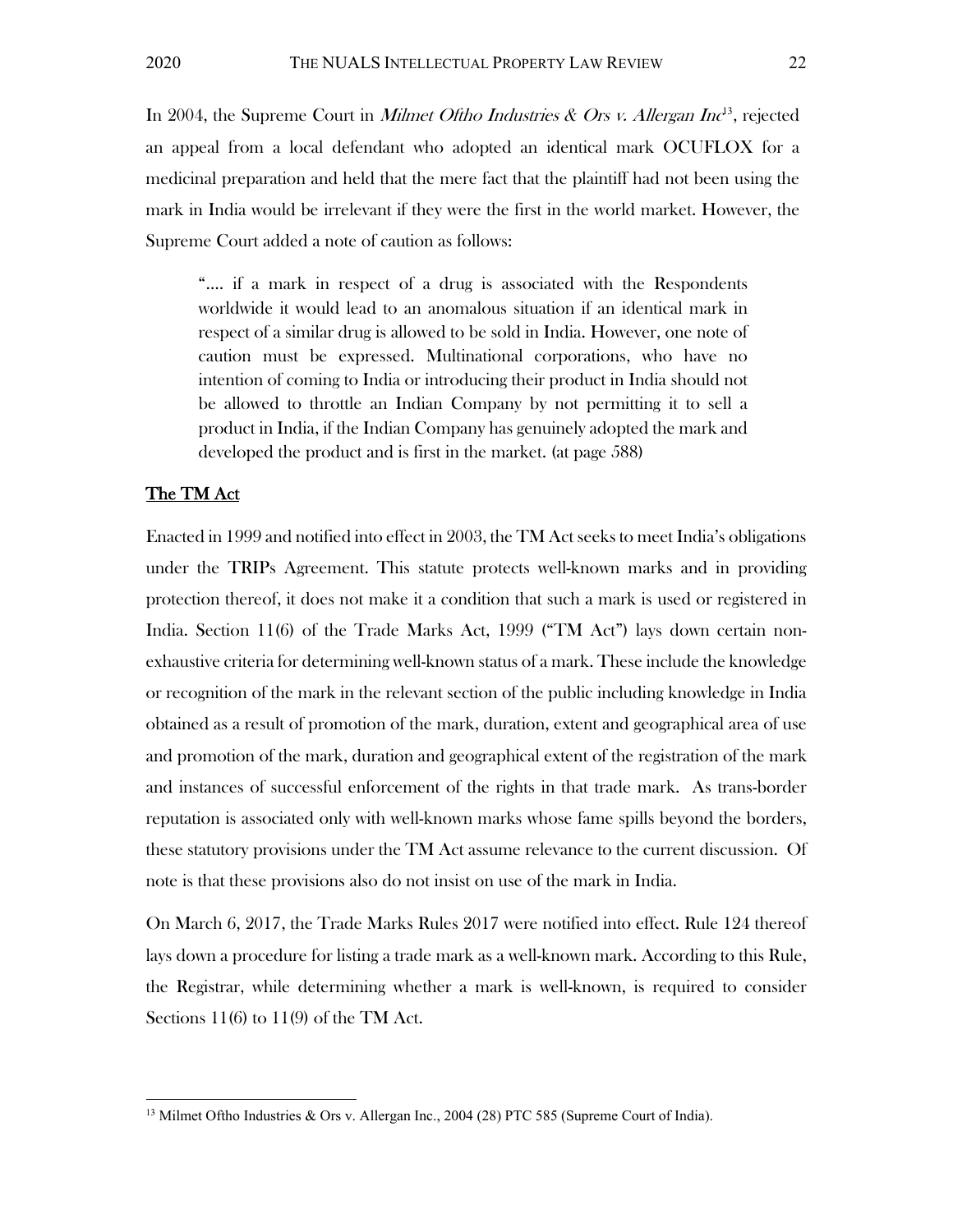While deciding issues of trans-border reputation under the TM Act, courts have been following the precedents under the TMM Act, that is until the Prius Judgement came. Some of the cases dealing with trans-border reputation that have been decided under the TM Act prior to the Prius Judgement are discussed below.

In Austin Nichols and Co. and Seagram India Pvt. Ltd. Vs. Arvind Behl, Director, Jagatjit Industries Ltd. and Jagatjit Industries Ltd.<sup>14</sup>, a Single Judge of the Delhi High Court was to decide whether the plaintiff's mark "Blenders Pride", adopted in 1973 for its whisky, enjoyed trans-border reputation. The plaintiff, who had been selling its whisky under the said mark in over 50 countries, asserted that its Blenders Pride whisky enjoyed trans-border reputation in India and that in this era of instant communication, brands promoted outside India are instantly noticed in India because of foreign satellite television channels and the Internet. The plaintiff's business in India was set up in 1993 through a wholly owned subsidiary and in 2003, ironically the respective marks of the plaintiff and the defendant, namely, Blenders Pride, got advertised in the same Trade Marks Journal. While the parties opposed each other's application, the defendant was granted registration of the mark in 2004. When the defendant introduced its whisky in India in 2005 under the offending trademark Blenders Pride, a suit was filed.

Resisting the suit, the defendant claimed that they were prior users of the mark in India since 1994 and that the plaintiff did not have a presence in India prior to their use. The Single Judge found it curious that, in 1994, the defendant who was in the same business as that of the plaintiff was unaware of the global reputation of the Blenders Pride whisky for about two decades, if not more, at that time.

Citing the Milmet Oftho case<sup>15</sup> above, the judge noted that nowadays goods are widely advertised in newspapers, periodicals, magazines and other media available in the country resulting in a product acquiring a worldwide reputation. Accordingly, the Court held that, the plaintiffs' Blenders Pride whisky had worldwide reputation, being sold in many countries since 1973. The Court added that the plaintiffs were not using their worldwide reputation to throttle an Indian company by not permitting it to sell its product in India; that they were only trying to defend their worldwide reputation therein. Injuncting the defendant based on

<sup>&</sup>lt;sup>14</sup> Austin Nichols and Co. & Seagram India Pvt. Ltd. v. Arvind Behl, Director, Jagatjit Industries Ltd. 2006 (32) PTC 133 (Delhi).

<sup>15</sup> *See Jolen Inc*., 25 PTC at 29.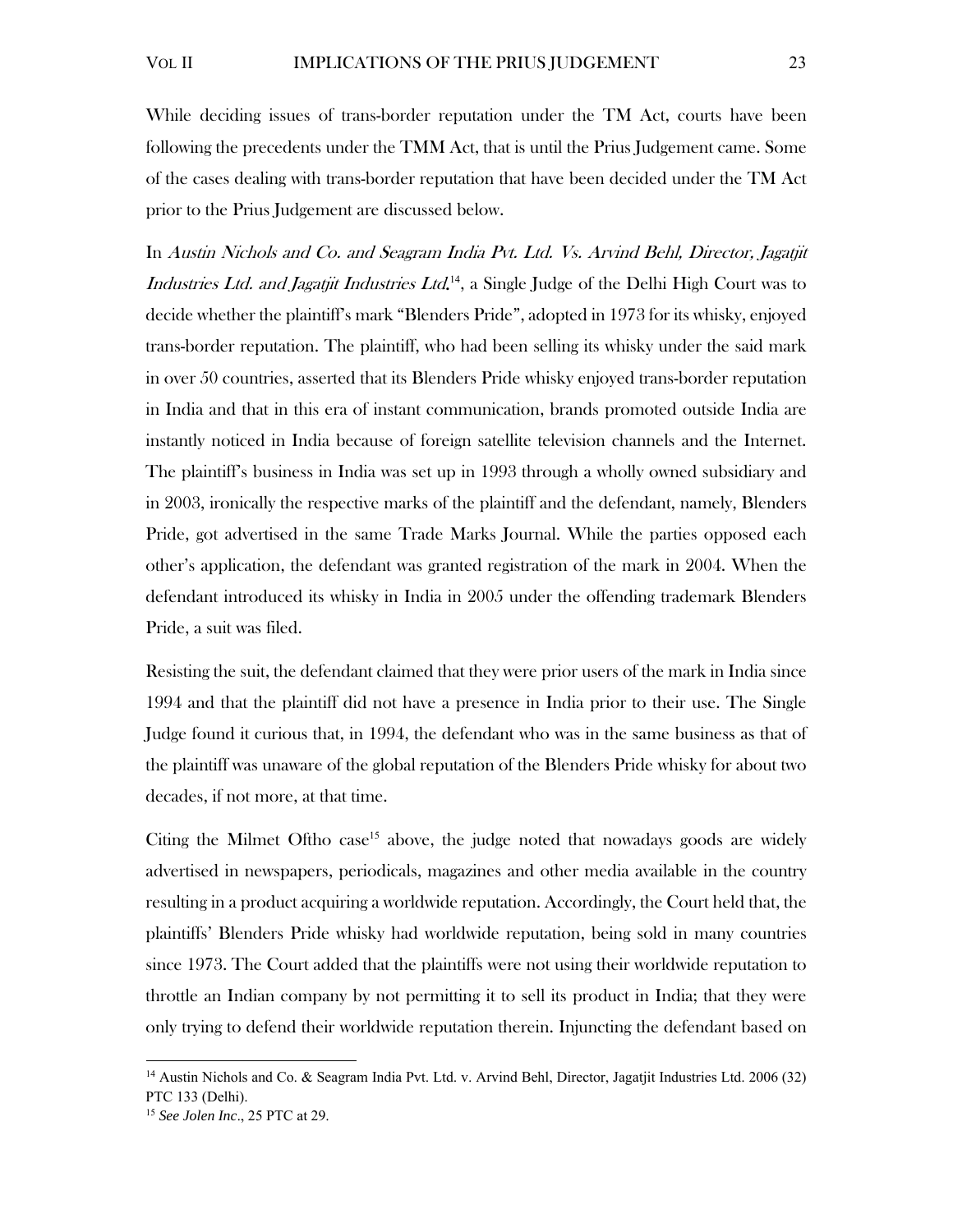the plaintiff's prior rights in the Blenders Pride whisky in the world market on the basis of its trans-border reputation, the Court noted that even if the plaintiffs were not manufacturing the said whisky in India, it would be irrelevant. The following extracts from the case are notable: -

"I would, therefore, hold that the Plaintiffs having come out with Blenders Pride whisky first in the international market were first past the post; even though the Defendants were the first do (sic) so in India. The fact that the product of the Plaintiffs was not manufactured or sold in India from 1973 (when it first entered the market) till 1995 when it became freely available in India, is of no consequence." (at page 149)

Kiran Jogani & Anr v. George V Records,  $SARL^{16}$  was decided in 2008 by a DB of the Delhi High Court. The respondent-plaintiff in the appeal was the owner of the BUDDHA-BAR mark and asserted that it was the first to adopt the same and use it in 1996 for a restaurant in Paris by its affiliate company, George V. Restauration. It was also asserted that the music albums played at the said restaurant by the well-known Disco Jockeys were compiled into CDs as they became extremely popular and were then sold under the trade mark BUDDHA-BAR from 1999. Besides, the respondent-plaintiff claimed extensive worldwide registrations and reputation for the said mark in classes 09 and 41 and that such reputation spilled over to India much prior to the appellant-defendant's adoption of the mark in 2002 for musical records, supported by a large amount of evidence. The appellant-defendant argued that the respondent-plaintiff had failed to establish user rights in India and that the first invoice on record was dated February 21, 2002, a date after the release of the defendant's album in January 2002. Finding merit in the claims of the respondent-plaintiff, the Court upheld the trans-border reputation in its mark BUDDHA-BAR and found as follows:

"It is not as if there is a motivated article in one newspaper or magazine, but the vast coverage given to the restaurant and the music in international press and the magazines including transmission of programs through television channels to show even the participation of Indian designers. It is this which seems to have awakened the appellants-defendants to think of utilizing the trademark BUDDHA-BAR as it has failed to give any other justification as to how it deciphered the mark BUDDHA-BAR.

It is not necessary that only an invoice of sale would be the relevant evidence and thus merely because the invoice is just after the alleged propagation of

<sup>&</sup>lt;sup>16</sup> Kiran Jogani v. George V. Records, SARL, 2009 (39) PTC 69 (Delhi).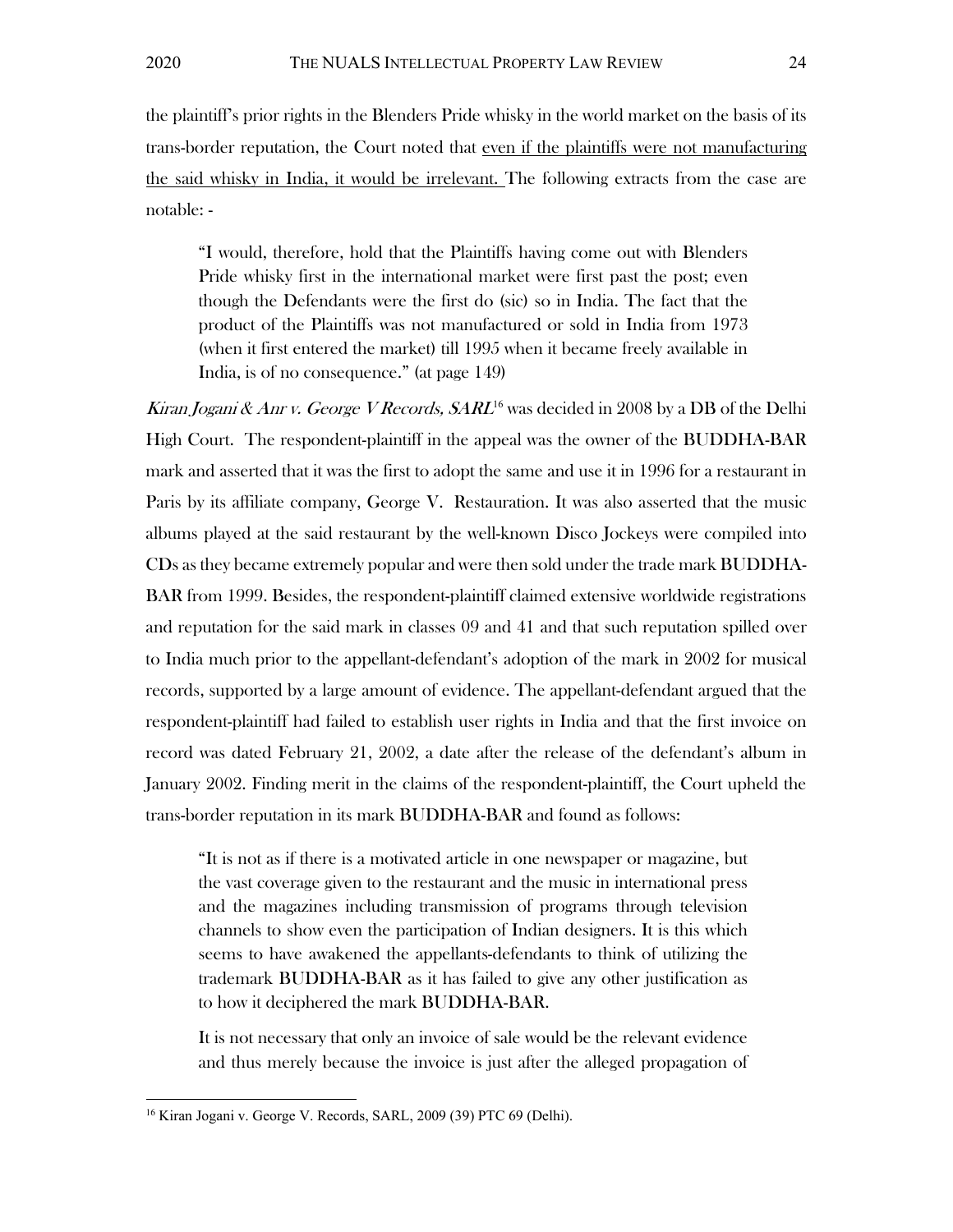the CD album by the appellants-defendants cannot by itself defeat the rights of the respondent-plaintiff on the face of other voluminous prima-facie material in support of its trans-border reputation." (at page 74)

The sentiment of the Court in the earlier landmark judgment of Milmet Oftho was reflected in Boehringer Ingelheim Pharma GMBH & Co KG v. Premchand Godha & Anr<sup>17</sup>, decided in 2013 by a Single Judge of the Delhi High Court. The trademarks in dispute here were "MUCOSOLVAN" and "MUCOSOLVIN", used for cough syrups by the plaintiff and the defendant respectively. The plaintiff asserted trans-border reputation in the mark and claimed that it was the first to adopt and use the said mark anywhere in the world. The plaintiff sued the defendant after it learnt about the use by the defendant in 2011 of the mark MUCOSOLVIN for a cough syrup. Resisting the suit, the defendant argued that the plaintiff had not used its trademark "MUCOSOLVAN" in India till filing the suit, that its pending trademark application was filed in October 2011 on an intent to use, that the plaintiff could not have, therefore, claimed any reputation in "MUCOSOLVAN" in India and that the principles of trans-border reputation could not be applied as it was unlikely that an Indian travelling abroad would purchase cough syrup from a duty-free shop. Rejecting the arguments of the defendant and holding in favour of the plaintiff, the Court found as follows:

"Although the Plaintiff may not have produced invoices of its sales abroad, there are documents placed on record, including the printout of the website drugs.com, which shows that MUCOSOLVAN is available in several countries across the world. ………. The Google Analytics web page also gives the indication of international presence of MUCOSOLVAN products. It is very unlikely that the Defendants, being in the same trade, were unaware of the presence of MUCOSOLVAN worldwide when they decided to adopt MUCOSOLVIN as a name for their cough syrup. (at page 348)

……………The Internet is today a major site for advertisement of products which include medicinal preparations. In Jolen Inc. v. Doctor and Company (2002) 2 CTMR 6, the Court noted that "Mere advertisement in other countries is sufficient if the trade mark has established its reputation and goodwill in the country of its origin and countries where it is registered." (at page 348)

In holding so, the Court affirmed that what is to be seen is, whether the plaintiff was prior in use in the world to the defendants.

<sup>&</sup>lt;sup>17</sup> Boehringer Ingelheim Pharma GMBH & Co. v Premchand Godha, 2014 (57) PTC 339 (Delhi).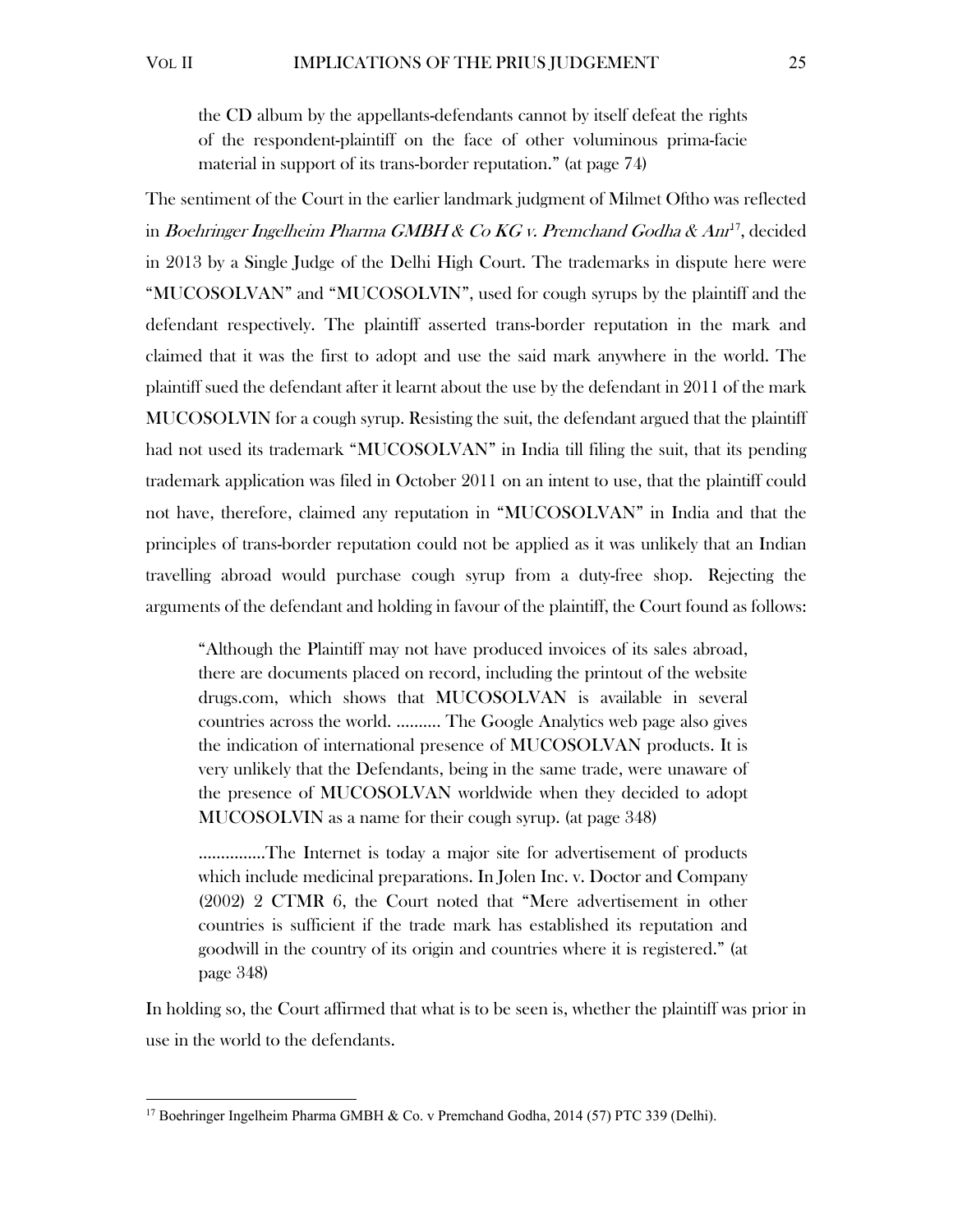While considering the next case, namely, Royal Bank of Scotland v. Sharekhan Limited<sup>8</sup>, the Delhi High Court also referred to its earlier decision in *Cadbury UK Limited & Anr vs.* Lotte India Corporation Ltd<sup>9</sup> and held that the court has extended the principle of transborder reputation by considering the existence of a merchant on web pages which are of foreign origin and social media to be sufficient even if there is no activity in India at the relevant time.

The last case prior to the Prius judgement, namely, MAC Personal Care Pvt Ltd & Ors v. *Laverana GMBH & Co KG & Ors<sup>®</sup>*, was an appeal decided in 2016 by a DB of the Delhi High Court. The main issue was whether the German respondent-plaintiff's mark LAVERA, adopted in 1980, meaning the truth' in Latin, enjoyed trans-border reputation. It had been using the mark on cosmetic products and had been marketing these since 1982. It has global registrations for the mark and a pending application in India at the time of instituting the suit. The plaintiff claimed extensive goodwill and reputation in the mark LAVERA as well as availability in popular online stores, that it has country code top level domain name registrations in various countries and that Indians travelling abroad are exposed to its products besides the exposure through the internet. The appellant-defendants disputed the plaintiff's use in India and justified its adoption of LAVERA as an inspiration from the aloe vera plant used in beauty treatment. The Single Judge had upheld the plaintiff's claims by noting that the existence of a merchant on a webpage of foreign origin was sufficient to show the transborder reputation even if it had no activity in India at the relevant time. The DB's opinion was no different and it noted as follows:

"Thus, there are two elements to the above, namely: -

(i) That there is an international reputation inuring in a trademark in favour of the Plaintiff on account of use made overseas; and

(ii) The reputation spills over to India.

...... In fact, each new telecom technology (e.g. for 2G to 4G) increased band width enabling more and more to be achieved on, say, a hand-held cell phone. Therefore, standing anywhere within the country at any time pressing a few buttons, a person is able to view international trademarks with such ease

<sup>&</sup>lt;sup>18</sup> Royal Bank of Scotland v. Sharekhan Limited, 2015 (61) PTC 573 (Delhi).<br><sup>19</sup> Cadbury UK Limited v. Lotte India Corporation Ltd., 2014 (57) PTC 422 (Delhi).<br><sup>20</sup> MAC Personal Care Pvt Ltd v. Laverana GMBH & Co KG, 201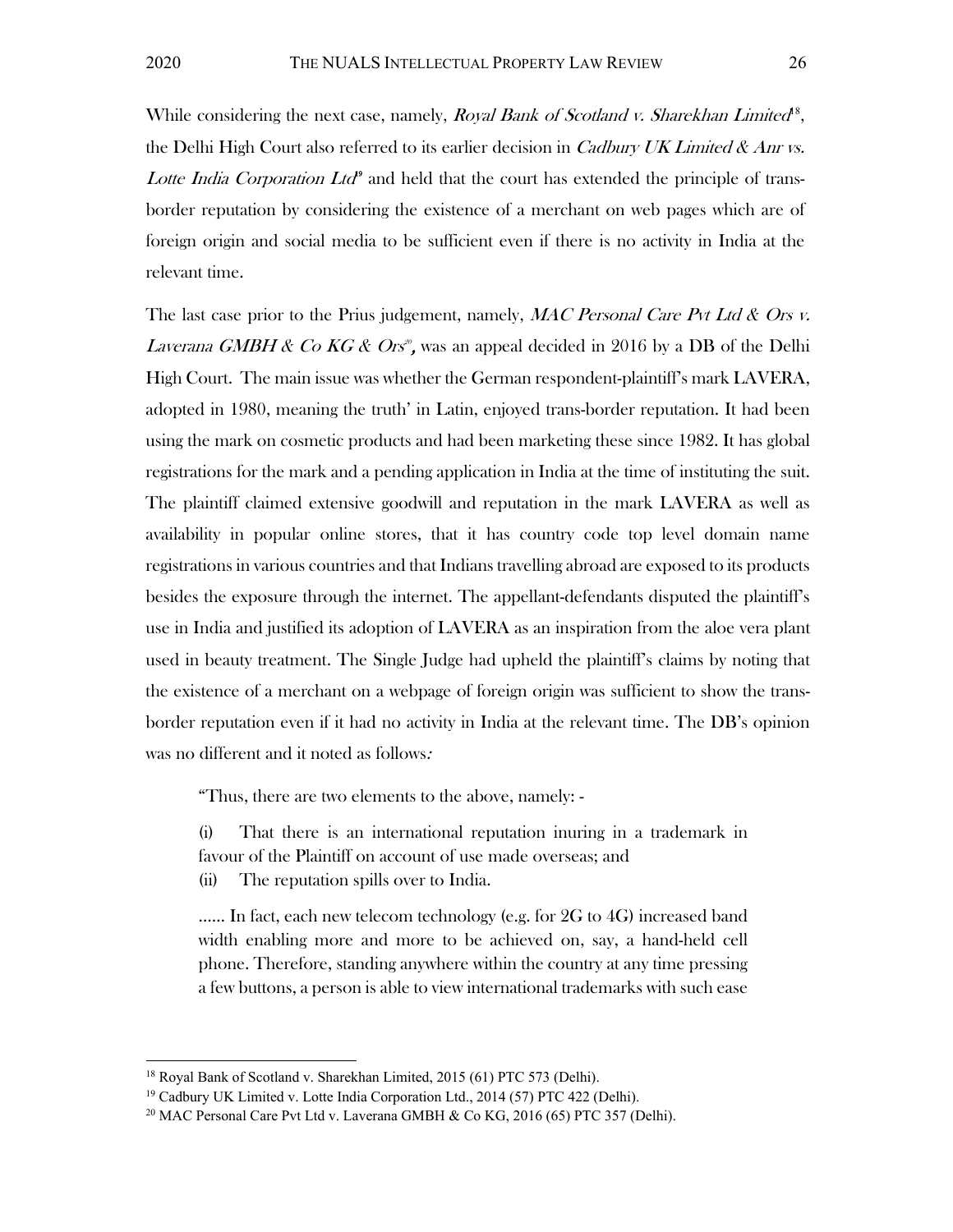that the spill over factor has become quite easy to establish." (at pages 360 and 361)

These judgments have undoubtedly placed greater reliance on technological developments to establish trans-border reputation of a mark reaching India. However, even in the 1980s, when India was untouched by major technological developments including satellite television channels or the internet, Indian courts had taken note of the legal developments around the world and kept pace therewith. This is clear from the Bombay High Court's observation in the Gillette case above<sup>21</sup>, where it noted that the goodwill acquired by a manufacturer cannot just be limited to the country where the goods are freely available because these goods are widely advertised in newspapers, periodical, magazines and in *other media* (emphasis provided).

In all the cases discussed above, courts in India have delved into the question as to whether the respective plaintiffs were prior in use in the world to the respective defendants' local use in India. Lack of use or physical presence in India was not considered relevant in assessing passing off in these cases, provided the plaintiffs were the first in the world market. Honesty of adoption is another relevant factor accounted for by the courts while considering the defendants' pleas. Courts, therefore, have a role to play in maintaining a delicate balance here. While foreign multi-national companies, having no intention of entering India, cannot be allowed to restrain an Indian company from using its mark that it has genuinely adopted and first introduced in the market, if the plaintiff's mark possesses a worldwide reputation, it cannot be ignored. If the defendant is in the same field/business as the plaintiff, the courts have consistently held that it is highly unlikely that the defendant was unaware of the existence of the plaintiff's mark in other countries and its accompanying global reputation. Another interesting pattern in these cases has been the foreign plaintiffs' ability to successfully rely on evidence of use from the internet such as pages from websites like drugs.com, Google Analytics web pages, social media pages etc., as opposed to traditional documentary evidence in the form of sales invoices. In this day and age where the access to the internet and its undisputed influence on users can be seen across the world and increasingly so in India with a staggering 1.3 billion population (of which .63 billion is reported to have internet access

<sup>21</sup> Kamal Trading Co. v. Gillette UK Limited, 1988 (8) PTC 1 (Bombay).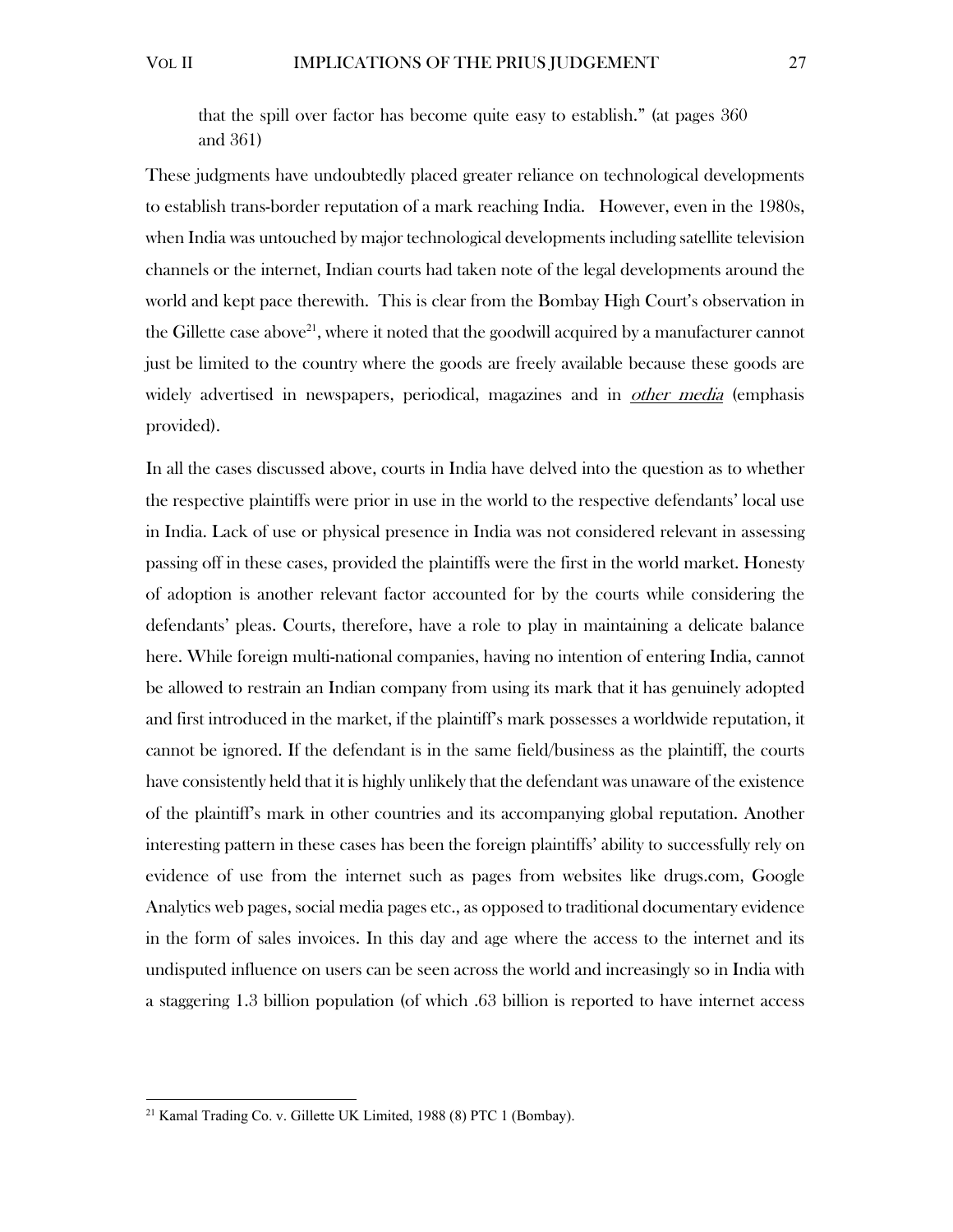through smart phones<sup>22</sup>), it is only likely that the role of the internet in helping foreign plaintiffs establish their case of spill over and transborder reputation will assume even more importance in the future. The role of the social media in particular, which is followed by millions of people internationally, including in India<sup>23</sup>, will significantly help in making the spill- over factor easier to establish.

# II. PRIUS CASE: A REVERSAL OF THE "UNIVERSALITY" APPROACH?

In December 2017, the Supreme Court passed an exceptional decision in Toyota Jidosha Kabushiki Kaisha v. M/s Prius Auto Industries Limited<sup>4</sup> when it diluted its own findings in Milmet Oftho and denied relief in a passing-off action initiated by Toyota Jidosha Kabushiki Kaisha ('Toyota'), makers of PRIUS, the world's first commercial hybrid car, on the premise that Toyota had not established goodwill or reputation of its mark in India as of 2001. Ruling in favour of the defendant, M/s Prius Auto Industries Ltd. ('Prius Auto'), the Court based its decision on the principle of territoriality of trademarks, as opposed to the doctrine of universality. The principle of territoriality requires that a trademark should be recognized as having a separate existence in each sovereign country. The doctrine of universality, on the other hand, states that a mark should signify the same source all over the world.

The appeal arose from an order of the DB of the Delhi High Court, which had held that an injunction in favour of Toyota in respect of the mark 'PRIUS' was not justified. Toyota, a well-known Japanese automobile manufacturer, had sued Prius Auto in 2009 for infringement of its registered trademark, TOYOTA and passing-off of its mark PRIUS. Prius Auto, a partnership firm founded in 2001 that manufactured automobile spare parts, was using the mark PRIUS since then. Though Toyota had launched its PRIUS cars in several other countries as early as 1997, in India it was launched only in 2010. Until 2009, Toyota had not filed for registration of the mark 'PRIUS' in India. During trial, claiming PRIUS as a well-known mark, Toyota had relied on a few stray advertisements and news reports about

<sup>22</sup> *Internet usage in India - Statistics & Facts,* STATISTA RESEARCH DEP'T. (Mar. 31, 2020), https://www.statista.com/topics/2157/internet-usage-in-india/.

<sup>23</sup> Sanika Diwanji, *Number of social network users in India from 2015 to 2018 with a forecast until 2023*, STATISTA (Mar. 31, 2020), https://www.statista.com/statistics/278407/number-of-social-network-users-in-india/. 24 Toyota Jidosha Kabushiki Kaisha v. M/s Prius Auto Industries Limited, 2018 (73) PTC 1 (Supreme Court of

India).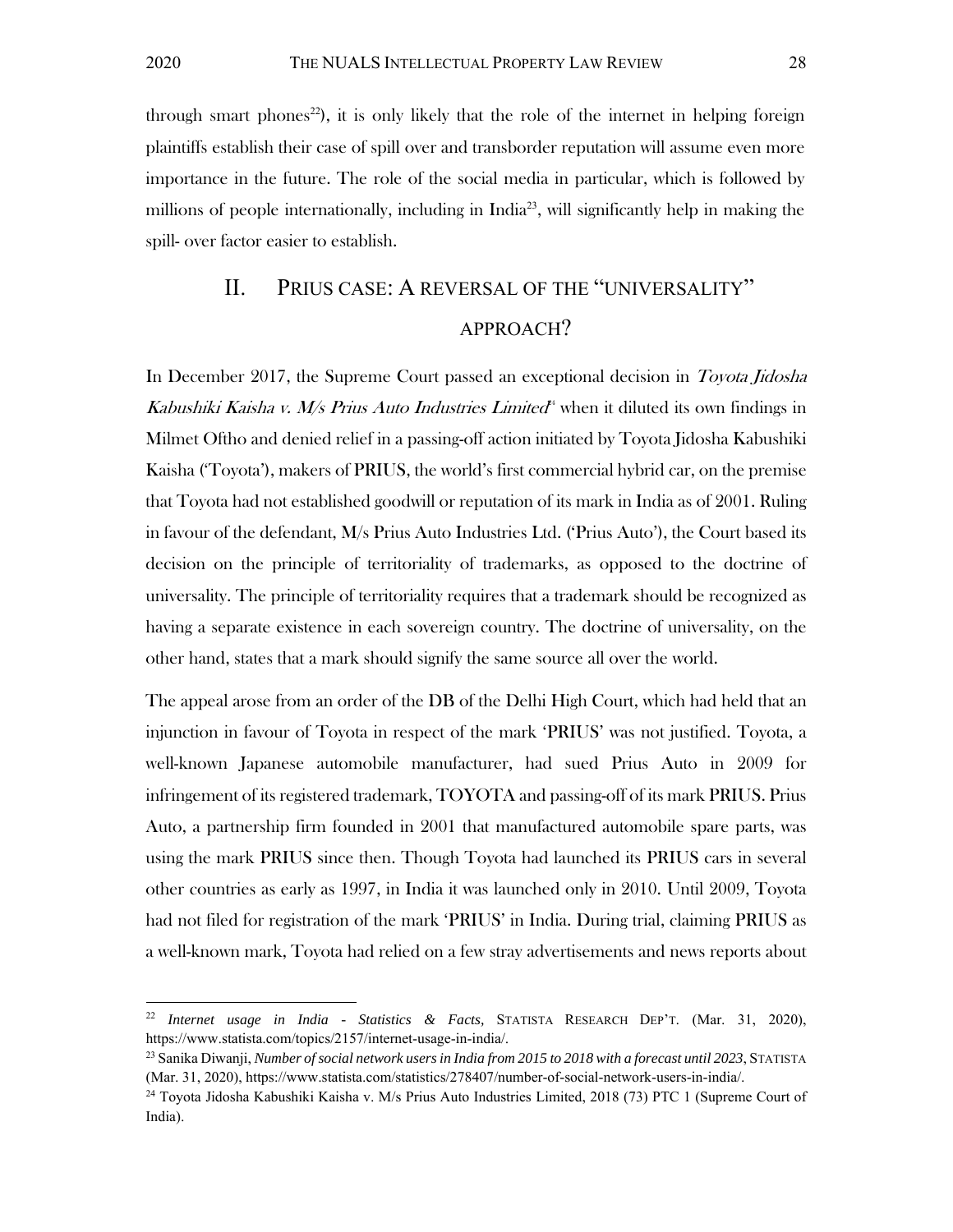PRIUS car magazines in India. Prius Auto, interestingly (and ingeniously) justified its adoption of PRIUS on the ground that it was the first in India to manufacture add-on chromeplated accessories and, therefore, had conceptualized its attempt as 'pehela prayas' (meaning 'first attempt'), further modifying the name to 'Prius'. It further submitted that it had registered PRIUS in 2002, had been continuously using the same since 2001, that Toyota had neither registered the mark PRIUS nor sold PRIUS-branded cars in India as of 2001 and that, therefore, Toyota had no goodwill for the mark PRIUS in India.

While the Supreme Court did not conclusively agree with Prius Auto's explanation for adoption of PRIUS, it proceeded to hold in its favour by noting that, if goodwill or reputation of a mark in India is not established by a foreign company, no other issue needs to be examined to determine the extent of the company's rights. Relying on the Starbucks case (supra) by the U.K. Supreme  $Count^{25}$ , the Indian Supreme Court found that:

"…no trader can complain of passing-off as against him in any territory...in which he has no customers, nobody who is in trade relation with him". (at page 12)

The Court further held that the overwhelming judicial and academic opinion all over the globe seemed to be in favour of the territoriality principle, which requires the Court to determine if there has been any spill-over reputation and goodwill associated with Toyota's PRIUS. The Court noted that in determining spill-over reputation, it may be necessary to ascertain the presence of the claimant through its mark within a particular territorial jurisdiction, though not necessarily a real market. The onus of bringing proof of actual confusion, as an invariable requirement, should not be cast on the claimant and likelihood of confusion would be a better test of proving an action of passing-off;

- When a business is carried on in more than one country, there must be separate goodwill in each;
- Finally, delay in initiating an action against a defendant cannot be allowed to prejudice the defendant, who had been using its registered mark to market its goods.

Accordingly, the Supreme Court concluded that:

"If goodwill or reputation in the particular jurisdiction (in India) is not established by the plaintiff, no other issue really would need any further

<sup>&</sup>lt;sup>25</sup> Starbucks (HK) Limited v. British Sky Broadcasting Group PLC [2015] UKSC 31.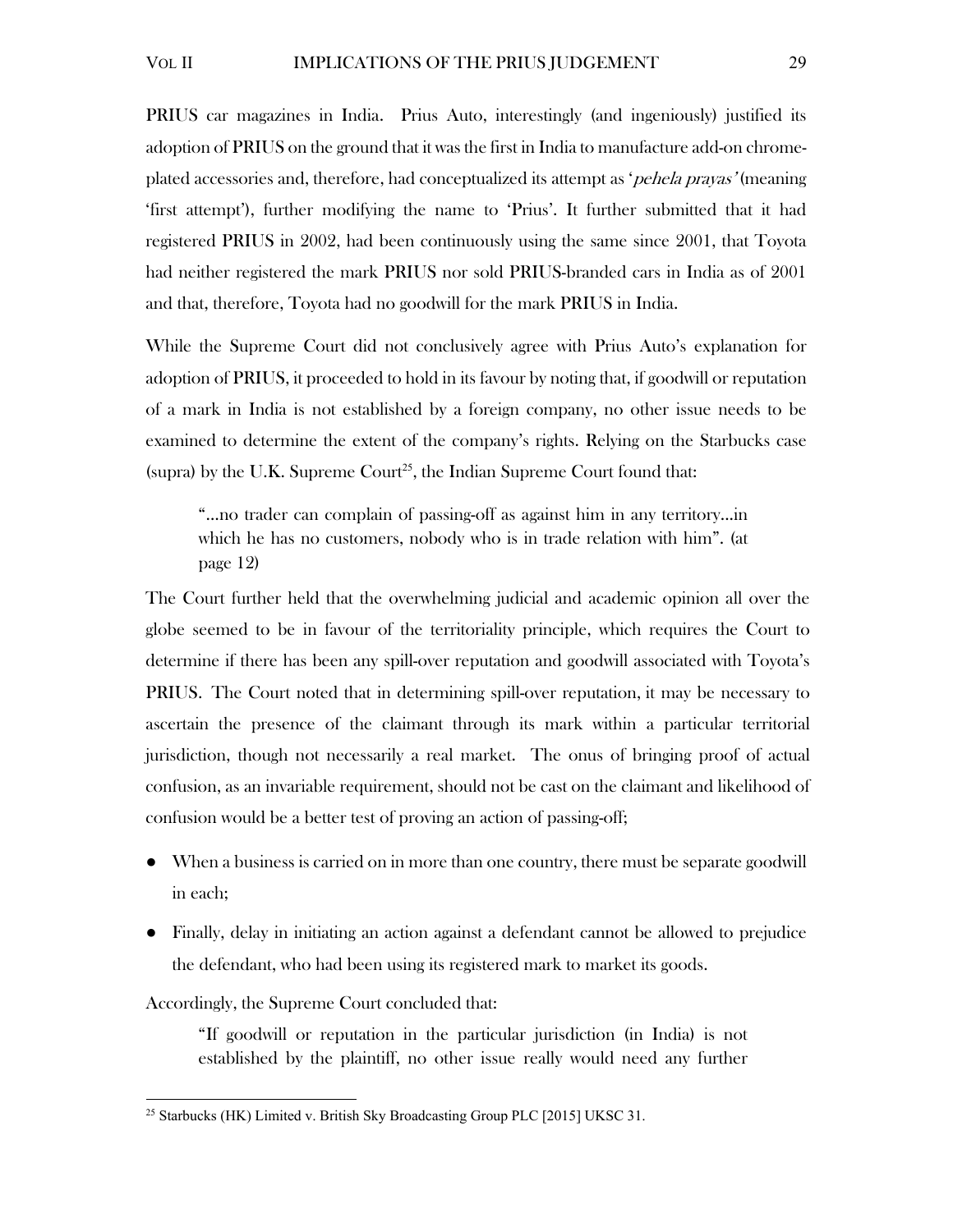examination to determine the extent of the plaintiff's right in the action of passing-off that it had brought against the defendants in the Delhi High Court. Consequently, even if we are to disagree with the view of the Division Bench of the High Court in accepting the defendant's version of the origin of the mark "Prius", the eventual conclusion of the Division Bench will, nonetheless, have to be sustained….". (emphasis added) (at page 15)

In other words, the Court held that while Toyota's PRIUS had acquired a great deal of goodwill in several other jurisdictions of the world, the same was not the case in India. The evidence filed by Toyota was considered insufficient and the Court concluded that Toyota did not have enough goodwill in the Indian market for the PRIUS cars prior to the suit. The Court unfortunately failed to apply the checks and balances laid down in Milmet Oftho to assess whether the defendant, Prius Auto's adoption of the mark was bonafide.

# III. END OF THE ROAD FOR TRANS-BORDER REPUTATION JURISPRUDENCE BASED ON UNIVERSALITY PRINCIPLE?

The impact of the Prius case is manifold. The Supreme Court's emphasis on the principle of "territoriality" would imply that in future passing-off cases, to succeed, a foreign plaintiff must show through cogent documentary evidence, not just trans-border reputation internationally but also sufficient goodwill within India. Future plaintiffs must meet a higher threshold test. Simply relying on the international fame of the mark would be insufficient while enforcing rights in an unregistered mark in India. What does this entail?

Going forth, plaintiffs must issue more advertisements in English dailies as well as regional dailies to reach out to rural areas and document all promotional efforts as well as unsolicited media attention. Irrespective of the trans-border reputation of a foreign plaintiff in its marks, the success rate of any action would eventually rest on the strength of the documentary evidence filed to support this claim. Of course, apart from this, the other criteria to succeed in a passing-off claim such as misrepresentation and likelihood of confusion would also continue to apply. Given the higher threshold test postulated by the Supreme Court, it would now appear important, more than ever, for trademark owners to seek not only statutory protection of their marks in India but also a listing under the well-known mark regime.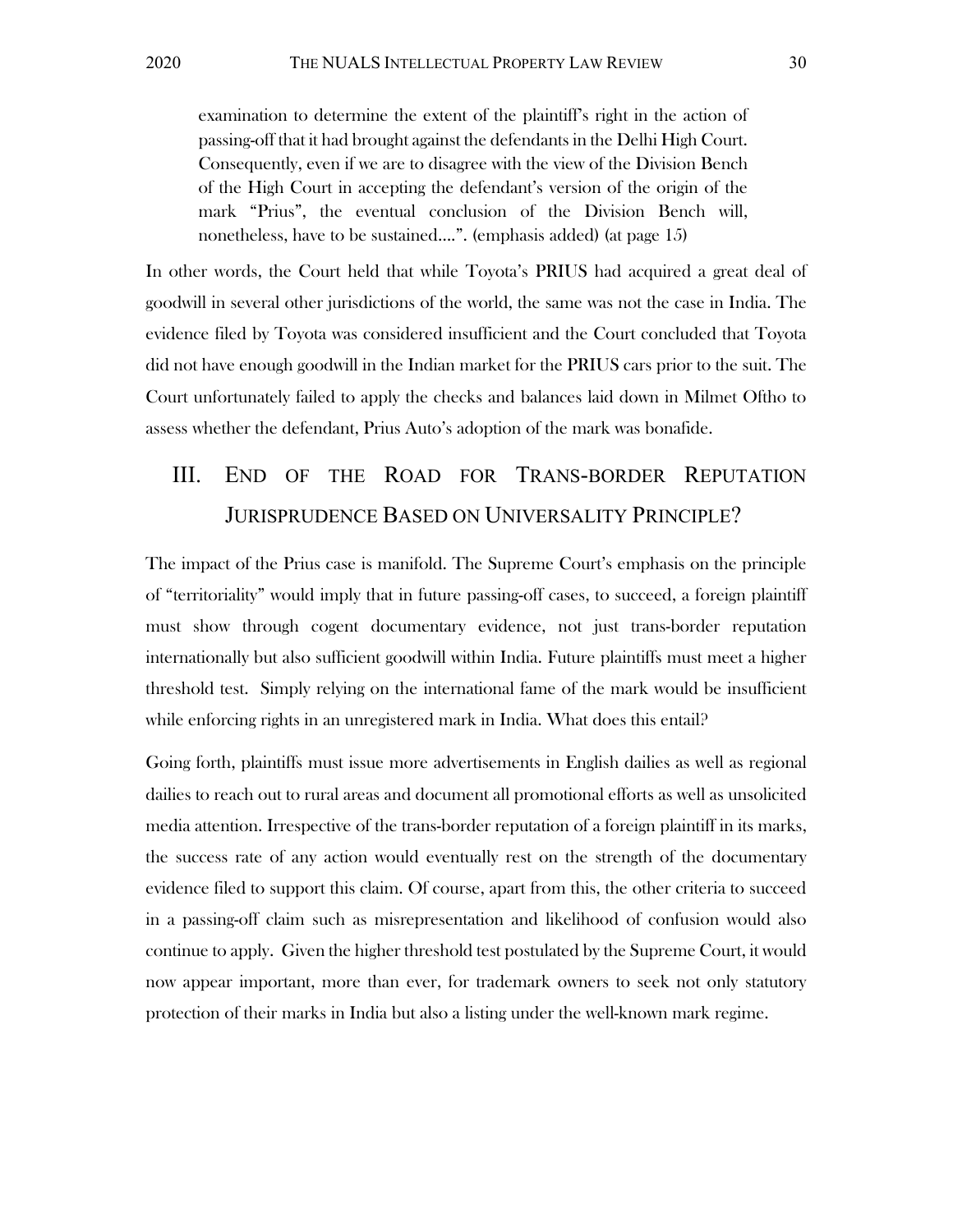### IV. IS THERE A WAY OUT?

Considering India's rich jurisprudence on the issue of trans-border reputation based on universality principle up till the Supreme Court's order in the Prius case, Prius case is undoubtedly bad law. While setting aside the decree passed by the Single Judge in the Prius case, the DB of the Delhi High Court<sup>26</sup> had noted that:

"The principles of trans-border reputation are well recognized and we do not intend to make a catalogue of various judgments dealing with trans-border reputation. Before the era of the internet the judgments were to the effect that where a product is sold in India and sales figures coupled with money spent on advertisements show acceptability of the product in the market, this would be good evidence of the product having acquired a reputation through its trade mark. Concerning trans-border reputation, the judgments were to the effect that if the product is not sold in India but information relatable thereto is available in the print media and especially magazines purchased by consumers having an interest in the particular category of goods, it would be good evidence of trans-border reputation having entered in the municipal jurisdiction of India. Post-internet era the law of trans-border reputation expanded because the internet virtually broke down the domestic walls in areas of trade and business. On the internet, through search engines one can access information put on the website, be it by the manufacturer of the goods or in e-journals and e-magazines." (at page 61)

"……Acquiring trans-border reputation is essentially a question of fact and therefore it requires the evidence to be considered." (at page 62)

There is no quarrel with the above statement of law by the DB in the Prius case. Throughout the judgment, the DB is concerned with trans-border reputation as it had developed in India before the dispute came to be adjudicated. Neither the DB nor the counsel for the defendant ever understood or argued "trans-border reputation" in terms of the distinction between reputation and goodwill which characterises the English approach to passing-off actions in the Budweiser line of cases as affirmed by the UK Supreme court in the Starbucks case (supra).

While the DB recognized jurisprudential developments in India to the effect that it would be good evidence of trans-border reputation if the information relating to a product has reached India through the print media and magazines enjoying subscription by Indian readers, even

<sup>26</sup> Cipla Ltd vs Cipla Industries Pvt. Ltd. & Anr., 2017 (69) PTC 425 (Bombay).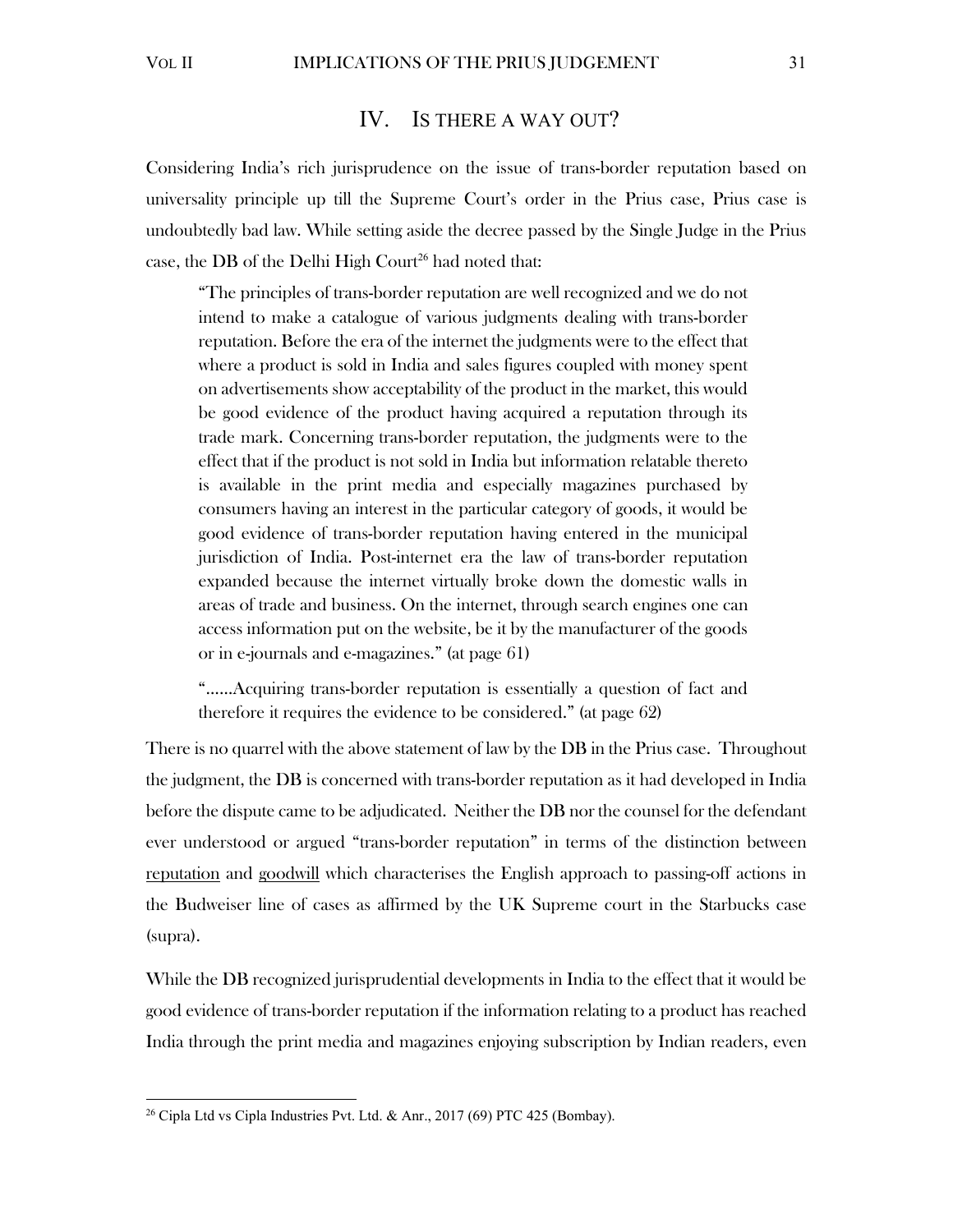if the product is not sold in India, the Supreme Court on the other hand does not at all deal with these jurisprudential developments and the DB's recognition of it. It even fails to note and discuss the concept of trans-border reputation recognized in two earlier precedents of the Whirlpool and the Milmet Oftho Benches. It may be relevant to note that the earlier two precedents were also delivered by two-judge benches of the Supreme Court (albeit in interlocutory proceedings).

In the opinion of the authors, the view expressed in the Whirlpool and the Milmet cases is the correct view of law consistent with the needs of contemporary business and international commerce. In fact, Prius Auto did argue "on the strength of the decision of the Federal Court of Australia in *ConAgra vs. McCain* that in the last resort the test is whether the owner of the goods has established 'sufficient reputation with respect to the goods within the particular country...". Besides the fact that the Supreme Court, without any discussion of the ratio of the earlier precedents, adopted the hard-line reasoning of the UK Supreme Court in the Starbucks case, a reasoning which has been consistently rejected by various Indian High Courts, it also chooses to skirt the issue of adoption of the impugned mark despite its observation that "even if we are to disagree with the view of the Division Bench of the High Court in accepting the defendant's version of the origin of the mark 'PRIUS'."

In the Apple case (supra)<sup>27</sup>, the Single Judge, relying on authority, attached utmost importance to a defendant's explanation in passing-off actions in the following words:

"In a case decided by me and reported as Hidesign v. Hi-design Creations 1991 (1) Delhi 125 I referred to the observations of Romer, J., in J.R. Parkingion and Coy Ltd., 63 RPC 171 that the circumstances which attend to the adoption of a trade mark in the first instance, are of considerable importance when one comes to consider whether the use of that mark has or has not been a honest user. If the user in its inception was tainted, it would be difficult in most case to purify it subsequently."

What then is the effect of the Prius Judgement? Under Article 141 of the Constitution of India, the law declared by the Supreme Court is binding on all courts within the territory of India. The question which, therefore, arises for consideration is whether the Prius Judgment is a binding precedent?

 $27$  Apple Computer Inc. vs. Apple Leasing, 1992 (1) ArbLR 93.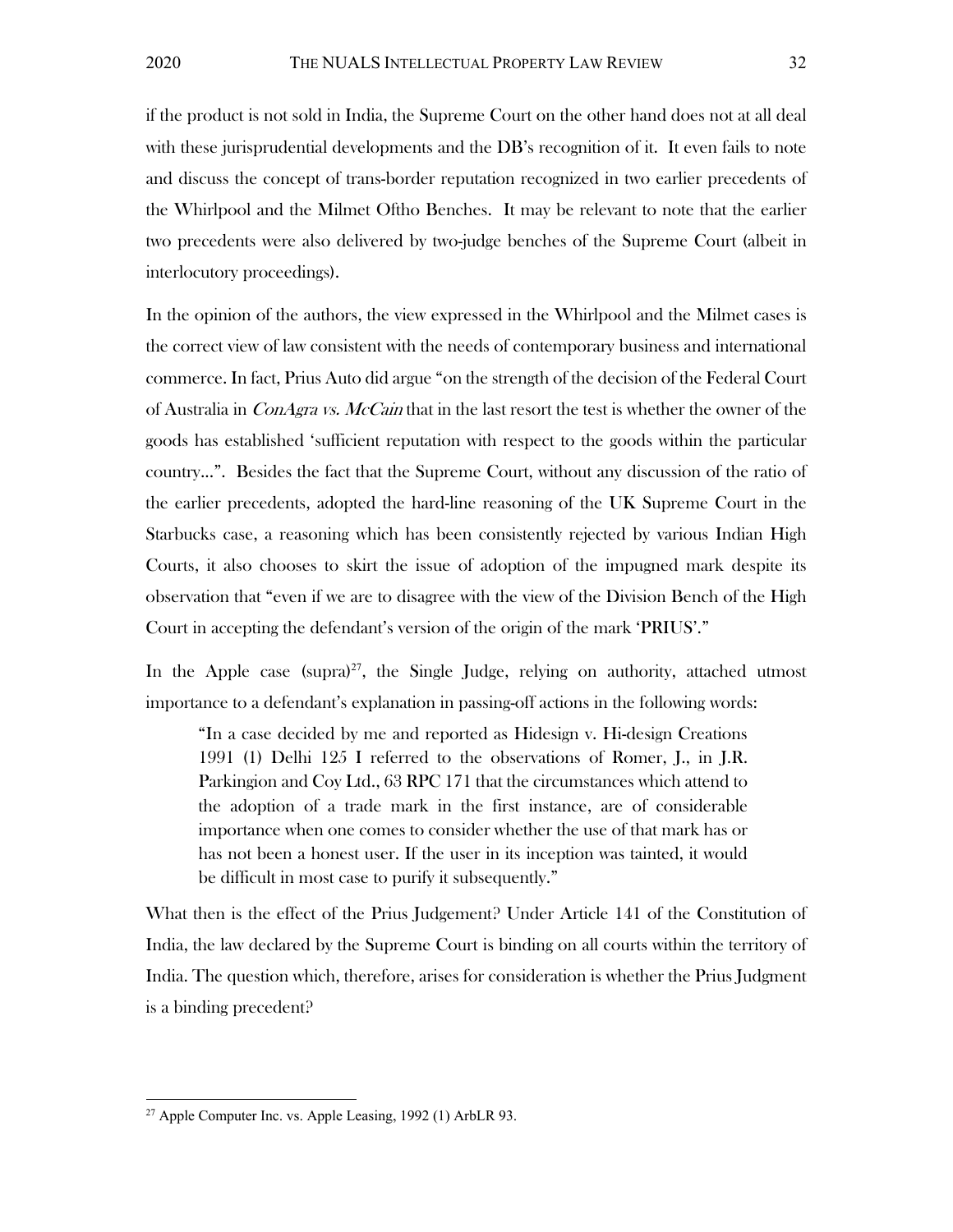In Central Board of Dawoodi Bohra Community and Ors. v. State of Maharashtra and Ors.<sup>28</sup>, the Constitution Bench of the Supreme Court has held as under:

- (a) a decision rendered by a larger Bench of the Supreme Court is binding on all Benches of lesser or co-equal strength.
- (b) A Bench of lesser strength cannot doubt the correctness of the view of the decision taken by a larger Bench. In case of doubt, all that the Bench of lesser strength can do is to invite the attention of the Chief Justice and request for the matter being placed for hearing before a Bench of the strength larger than the Bench whose decision has come up for consideration.
- (c) It is open for a Bench of co-equal strength to express an opinion doubting the correctness of the view taken by the earlier Bench of co-equal strength, whereupon the matter may be placed for hearing before a Bench consisting of a strength larger than the one which pronounced the decision the correctness of which is doubted.

In Sundeep Kumar Bafna v. State of Maharashtra and Ors.*<sup>29</sup>*, a two judge Bench of the Hon'ble Supreme Court observed as under:

"It cannot be over-emphasised that the discipline demanded by a precedent or the disqualification or diminution of a decision on the application of the per incuriam rule is of great importance, since without it, certainty of law, consistency of rulings and comity of Courts would become a costly casualty. A decision or judgment can be per incuriam any provision in a statute, rule or Regulation, which was not brought to the notice of the Court. A decision or judgment can also be per incuriam if it is not possible to reconcile its ratio with that of a previously pronounced judgment of a Coequal or Larger Bench; or if the decision of a High Court is not in consonance with the views of this Court. It must immediately be clarified that the per incuriam rule is strictly and correctly applicable to the ratio decidendi and not to obiter dicta. It is often encountered in High Courts that two or more mutually irreconcilable decisions of the Supreme Court are cited at the Bar. We think that the inviolable recourse is to apply the earliest view as the succeeding ones would fall in the category of per incuriam."

The decision in *Bafna (supra)* was cited with approval by the Constitution Bench of the Hon'ble Supreme Court in National Insurance Company Limited v. Pranay Sethi and Ors.*<sup>30</sup>*,

<sup>&</sup>lt;sup>28</sup> Central Board of Dawoodi Bohra Community and Ors. v. State of Maharashtra and Ors., (2005) 2 SCC 673.<br><sup>29</sup> Sundeep Kumar Bafna v. State of Maharashtra and Ors., (2014) 16 SCC 623.<br><sup>30</sup> National Insurance Company Limi